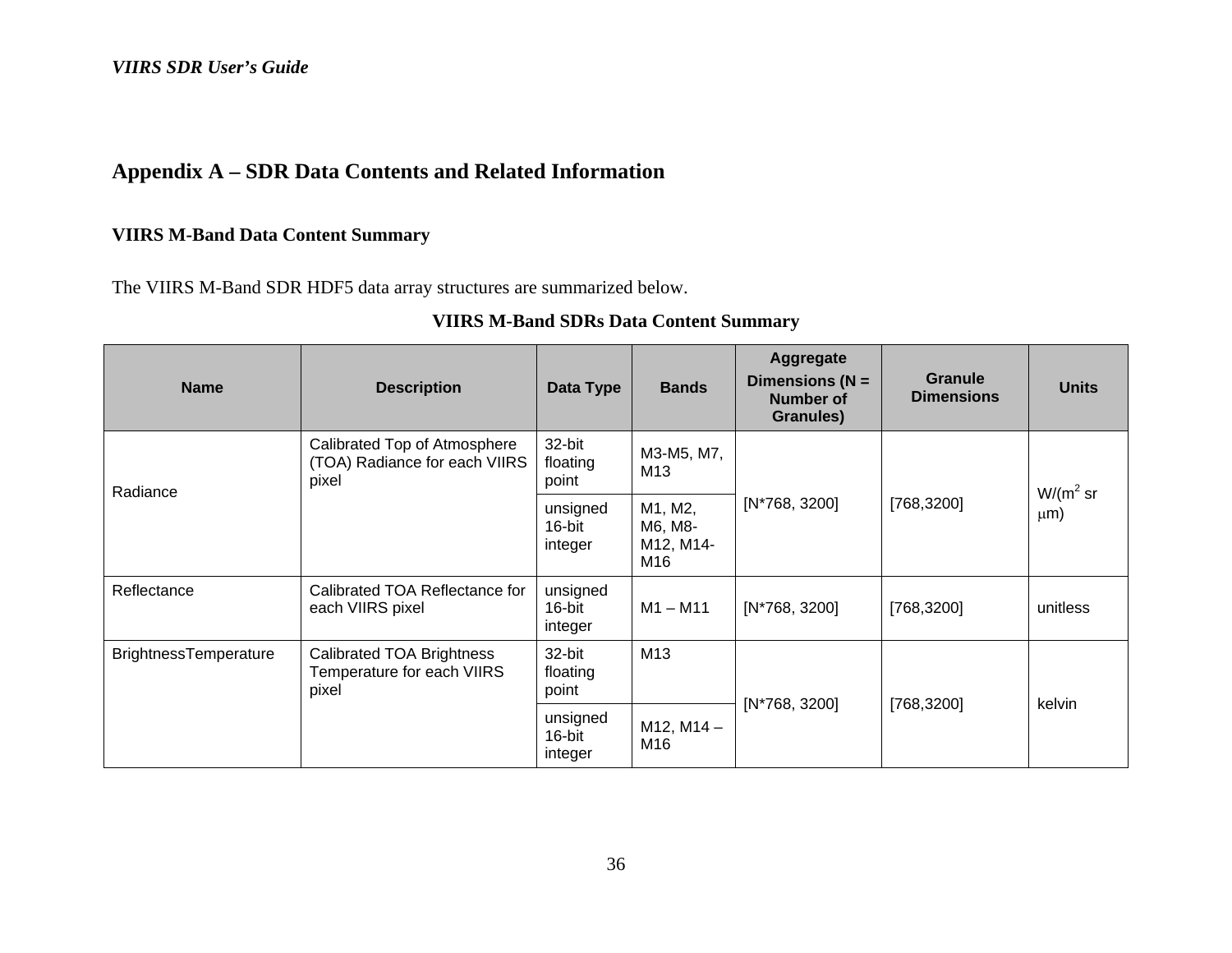| <b>Name</b>                  | <b>Description</b>                                                     | Data Type              | <b>Bands</b> | Aggregate<br>Dimensions $(N =$<br><b>Number of</b><br>Granules) | Granule<br><b>Dimensions</b> | <b>Units</b> |
|------------------------------|------------------------------------------------------------------------|------------------------|--------------|-----------------------------------------------------------------|------------------------------|--------------|
| ModeScan                     | The VIIRS operational mode,<br>reported at the scan level.             | unsigned<br>8-bit char | $M1 - M16$   | $[N^*48]$                                                       | [48]                         | unitless     |
| ModeGran                     | The VIIRS operational mode,<br>reported at the granule level.          | unsigned<br>8-bit char | $M1 - M16$   | [N]                                                             | $[1]$                        | unitless     |
| PadByte1                     | Pad byte                                                               | unsigned<br>8-bit char | $M1 - M16$   | $[N^*3]$                                                        | $[3]$                        | unitless     |
| <b>NumberOfScans</b>         | Actual number of VIIRS scans that<br>were used to create this granule. | 32-bit<br>integer      | $M1 - M16$   | [N]                                                             | $[1]$                        | unitless     |
| NumberOfMissingPkts          | Number of missing packets in<br>scan                                   | 32-bit<br>integer      | $M1 - M16$   | $[N^*48]$                                                       | [48]                         | unitless     |
| <b>NumberOfBadChecksums</b>  | Number of packets with bad<br>checksum in scan                         | 32-bit<br>integer      | $M1 - M16$   | $[N^*48]$                                                       | [48]                         | unitless     |
| <b>NumberOfDiscardedPkts</b> | Number of discarded packets<br>in scan                                 | 32-bit<br>integer      | $M1 - M16$   | $[N^*48]$                                                       | [48]                         | unitless     |
| QF1 VIIRSMBANDSDR            | Quality Flag for each pixel                                            | unsigned<br>8-bit char | $M1 - M16$   | [N*768, 3200]                                                   | [768,3200]                   | unitless     |
| QF2 SCAN SDR                 | Quality Flag for each Scan<br>(indicates general SDR<br>information)   | unsigned<br>8-bit char | $M1 - M16$   | $[N*48]$                                                        | [48]                         | unitless     |
| QF3_SCAN_RDR                 | Quality Flag for each Scan<br>(indicates general RDR<br>information)   | unsigned<br>8-bit char | $M1 - M16$   | $[N^*48]$                                                       | $[48]$                       | unitless     |
| QF4_SCAN_SDR                 | <b>Reduced Quality Indication</b>                                      | unsigned<br>8-bit char | $M1 - M16$   | $[N*768]$                                                       | [768]                        | unitless     |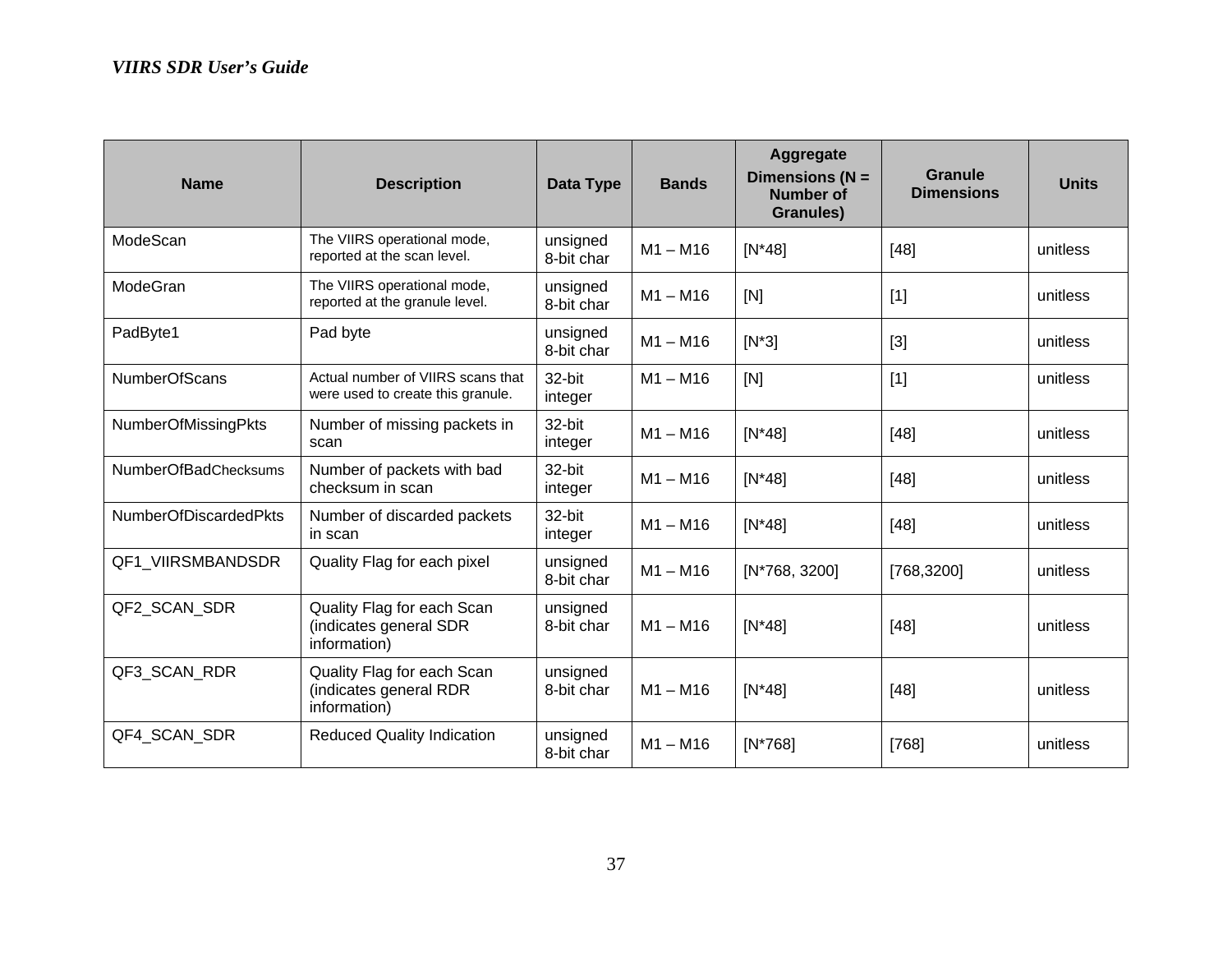| <b>Name</b>                      | <b>Description</b>                                                                                                 | Data Type                   | <b>Bands</b>                           | Aggregate<br>Dimensions ( $N =$<br>Number of<br>Granules) | <b>Granule</b><br><b>Dimensions</b> | <b>Units</b>                           |
|----------------------------------|--------------------------------------------------------------------------------------------------------------------|-----------------------------|----------------------------------------|-----------------------------------------------------------|-------------------------------------|----------------------------------------|
| QF5_GRAN_BADDETEC<br>TOR.        | Quality Flag - Bad detector                                                                                        | unsigned<br>8-bit char      | $M1 - M16$                             | $[N^*16]$                                                 | $[16]$                              | unitless                               |
| <b>RadianceFactors</b>           | Radiance scale and offset: first<br>$array element = scale$<br>second array element = offset                       | 32-bit<br>floating<br>point | M1, M2,<br>M6, M8-<br>M12, M14-<br>M16 | [N]                                                       | $[2]$                               | unitless,<br>$W/(m^2 s r)$<br>$\mu$ m) |
| <b>ReflectanceFactors</b>        | Reflectance scale and offset:<br>first array element $=$ scale<br>second array element = offset                    | 32-bit<br>floating<br>point | M1-M11                                 | [N]                                                       | $[2]$                               | unitless,<br>unitless                  |
| BrightnessTemperatureF<br>actors | <b>Brightness Temperature scale</b><br>and offset: first array element =<br>scale<br>second array element = offset | 32-bit<br>floating<br>point | $M12, M14 -$<br>M16                    | [N]                                                       | $[2]$                               | unitless,<br>kelvin                    |

### **VIIRS M-Band Geolocation Content Summary**

The VIIRS M-Band SDR geolocation data arrays structures are summarized below: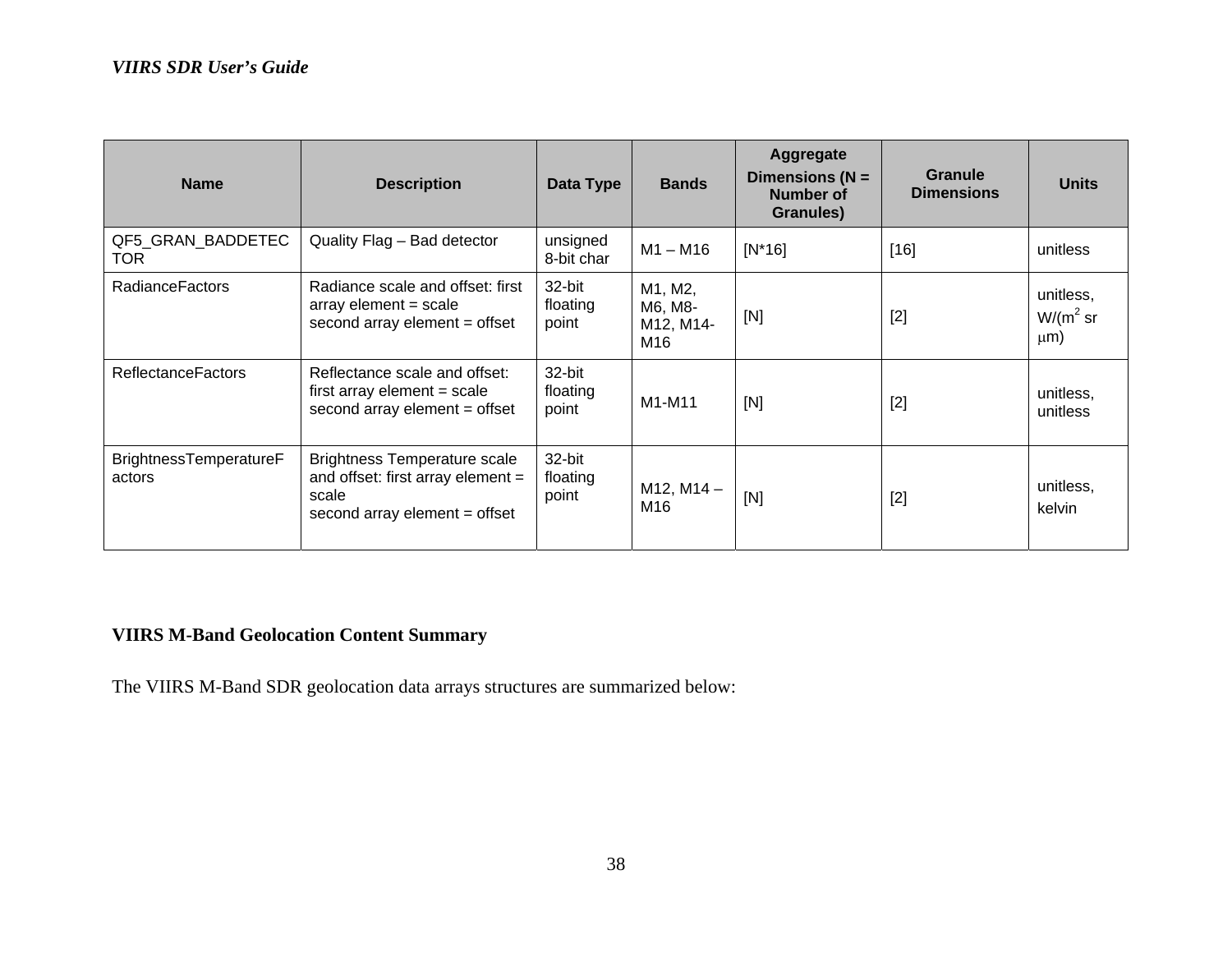| <b>Name</b>           | <b>Description</b>                                                                                  | Data Type                | Aggregate<br><b>Dimensions</b> | <b>Granule</b><br><b>Dimensions</b> | <b>Units</b> |
|-----------------------|-----------------------------------------------------------------------------------------------------|--------------------------|--------------------------------|-------------------------------------|--------------|
| <b>StartTime</b>      | Starting Time of each scan in<br>IET (1/1/1958)                                                     | 64-bit integer           | $[N*48]$                       | $[48]$                              | microsecond  |
| MidTime               | Mid-Time of each scan in IET<br>(1/1/1958)                                                          | 64-bit integer           | $[N*48]$                       | $[48]$                              | microsecond  |
| Latitude              | Latitude of each pixel (positive<br>North)                                                          | 32-bit<br>floating point | [N*768, 3200]                  | [768, 3200]                         | degree       |
| Longitude             | Longitude of each pixel<br>(positive East)                                                          | 32-bit<br>floating point | [N*768, 3200]                  | [768, 3200]                         | degree       |
| SolarZenithAngle      | Zenith angle of sun at each<br>pixel position                                                       | 32-bit<br>floating point | [N*768, 3200]                  | [768, 3200]                         | degree       |
| SolarAzimuthAngle     | Azimuth angle of sun<br>(measured clockwise positive<br>from North) at each pixel<br>position       | 32-bit<br>floating point | [N*768, 3200]                  | [768, 3200]                         | degree       |
| SatelliteZenithAngle  | Zenith angle to Satellite at<br>each pixel position                                                 | 32-bit<br>floating point | [N*768, 3200]                  | [768, 3200]                         | degree       |
| SatelliteAzimuthAngle | Azimuth angle (measured<br>clockwise positive from North)<br>to Satellite at each pixel<br>position | 32-bit<br>floating point | [N*768, 3200]                  | [768, 3200]                         | degree       |
| Height                | <b>Ellipsoid-Geoid separation</b>                                                                   | 32-bit<br>floating point | $[N*768, 3200]$                | [768, 3200]                         | meter        |
| SatelliteRange        | Line of sight distance from the<br>ellipsoid intersection to the<br>satellite                       | 32-bit<br>floating point | [N*768, 3200]                  | [768, 3200]                         | meter        |

# **VIIRS M-Band SDR Geolocation Content Summary**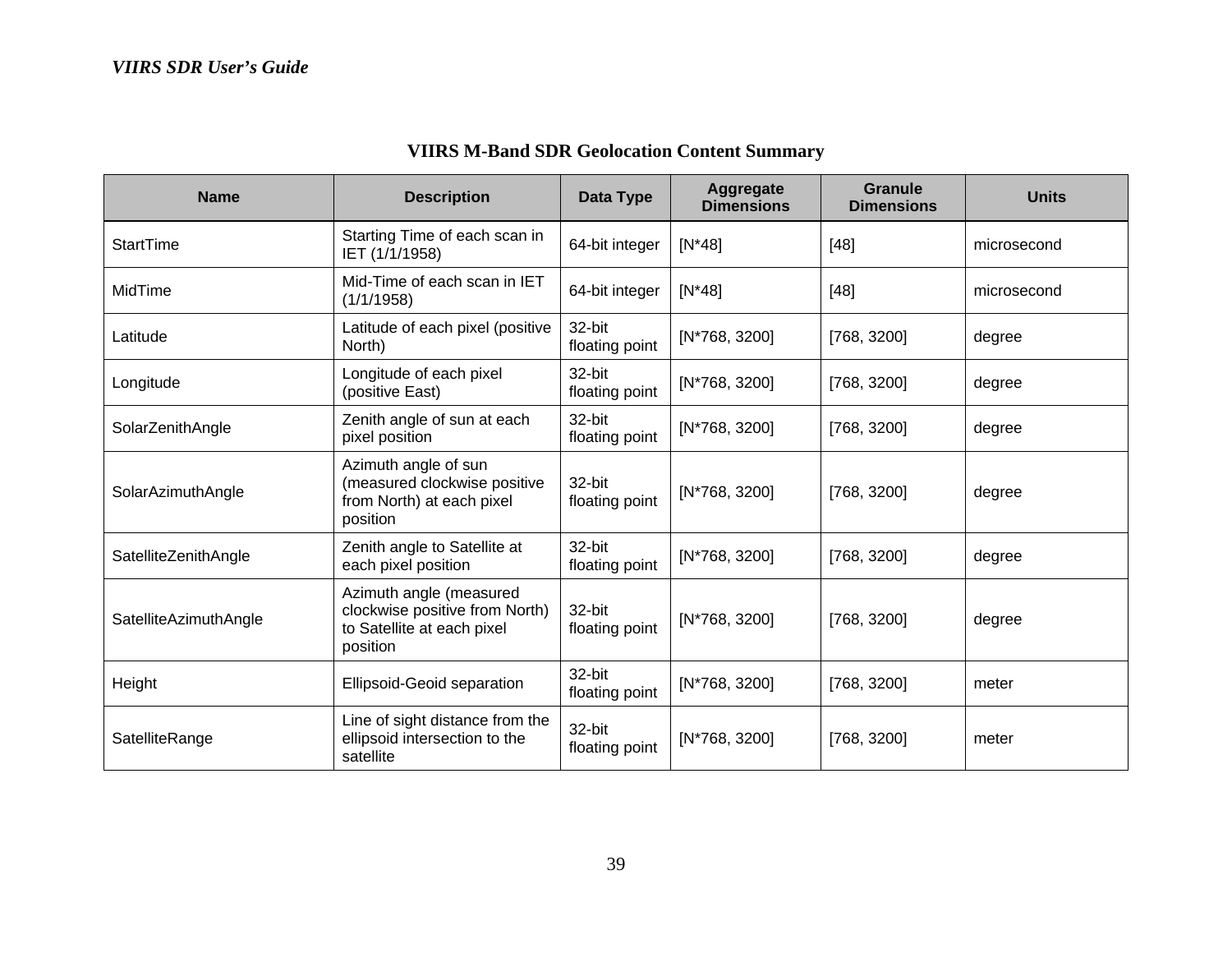| <b>Name</b>                | <b>Description</b>                                                                                                                                                                                                               | Data Type                | Aggregate<br><b>Dimensions</b> | <b>Granule</b><br><b>Dimensions</b> | <b>Units</b> |
|----------------------------|----------------------------------------------------------------------------------------------------------------------------------------------------------------------------------------------------------------------------------|--------------------------|--------------------------------|-------------------------------------|--------------|
| <b>SCPosition</b>          | Spacecraft position in ECR<br>Coordinates (X, Y, Z) at the<br>mid-time of scan                                                                                                                                                   | 32-bit<br>floating point | $[N*48, 3]$                    | [48, 3]                             | meter        |
| <b>SCVelocity</b>          | Spacecraft velocity in ECR<br>Coordinates (dx/dt, dy/dt,<br>dz/dt) at the mid- time of scan                                                                                                                                      | 32-bit<br>floating point | $[N*48, 3]$                    | [48, 3]                             | m/s          |
| <b>SCAttitude</b>          | Spacecraft attitude with<br>respect to Geodetic<br>Reference Frame Coordinates<br>(roll, pitch, yaw) at the<br>midtime of scan                                                                                                   | 32-bit<br>floating point | $[N*48, 3]$                    | [48, 3]                             | arcsecond    |
| SCSolarZenithAngle         | The angle from the normal vector<br>of the Solar Diffuser surface (z-<br>axis of the solar diffuser frame) to<br>the solar vector                                                                                                | 32-bit<br>floating point | $[N*48]$                       | $[48]$                              | degree       |
| <b>SCSolarAzimuthAngle</b> | The angle from the Solar Diffuser<br>reference frame x-axis to the<br>projection of the solar vector onto<br>the solar diffuser surface (x-y<br>plane), measured<br>counterclockwise (observer<br>looking toward the SD surface) | 32-bit<br>floating point | $[N*48]$                       | [48]                                | degree       |
| ModeScan                   | The VIIRS operational mode,<br>reported at the scan level.                                                                                                                                                                       | unsigned 8-<br>bit char  | $[N*48]$                       | $[48]$                              | unitless     |
| ModeGran                   | The VIIRS operational mode,<br>reported at the granule level.                                                                                                                                                                    | unsigned 8-<br>bit char  | [N]                            | $[1]$                               | unitless     |
| PadByte1                   | Pad byte                                                                                                                                                                                                                         | unsigned 8-<br>bit char  | $[N^*3]$                       | $[3]$                               | unitless     |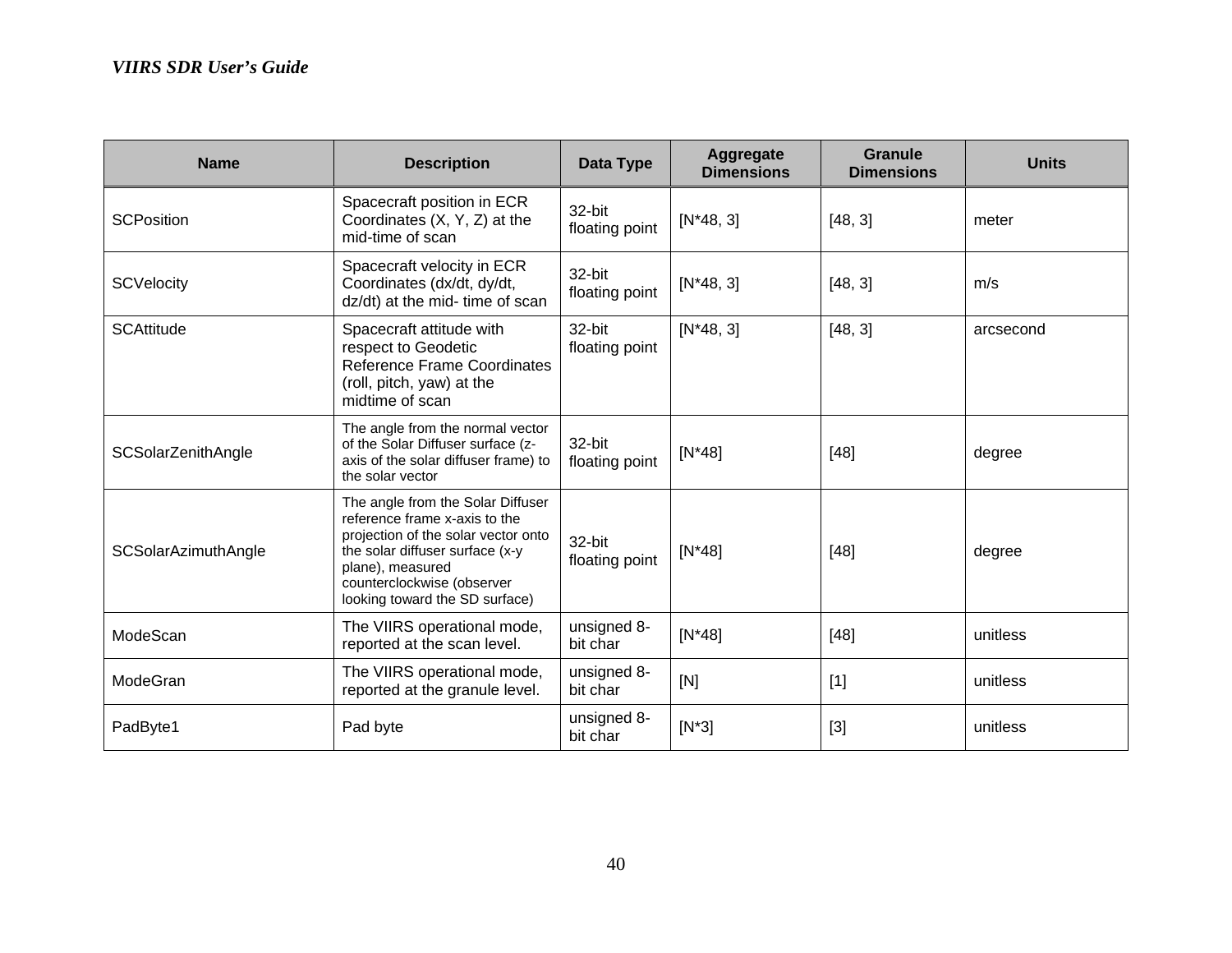| <b>Name</b>          | <b>Description</b>                                                        | Data Type               | Aggregate<br><b>Dimensions</b> | <b>Granule</b><br><b>Dimensions</b> | <b>Units</b> |
|----------------------|---------------------------------------------------------------------------|-------------------------|--------------------------------|-------------------------------------|--------------|
| <b>NumberOfScans</b> | Actual number of VIIRS scans<br>that were used to create this<br>granule. | 32-bit integer          | [N]                            | $[1]$                               | unitless     |
| QF1_SCAN_VIIRSSDRGEO | Scan-level quality flag                                                   | unsigned 8-<br>bit char | $[N^*48]$                      | $[48]$                              | unitless     |
| QF2 VIIRSSDRGEO      | Pixel-level quality flag                                                  | unsigned 8-<br>bit char | [N*768, 3200]                  | [768, 3200]                         | unitless     |

### **VIIRS I-Band SDRs**

The Visible/Infrared Imager/Radiometer Suite (VIIRS) collects visible/infrared imagery and radiometric data. The five image bands are described in this section. The table below summarizes the image band channels and their respective data mnemonics for the VIIRS Imagery Resolution Band SDRs. The SDRs are available separately, but they are presented in this section grouped together in order to minimize the repeated information.

### **VIIRS Imagery Resolution Band SDRs**

| <b>Data Mnemonic</b> | <b>Description/Purpose</b>                                             |
|----------------------|------------------------------------------------------------------------|
| SDRE-VI01-C0030      | Band I1-radiance & reflectance at nominal center wavelength 640 nm.    |
| SDRE-VI02-C0030      | Band I2 - radiance & reflectance at nominal center wavelength 865 nm.  |
| SDRE-VI03-C0030      | Band I3 - radiance & reflectance at nominal center wavelength 1610 nm. |
| SDRE-VI04-C0030      | Band I4 - radiance & emittance at nominal center wavelength 3740 nm.   |
| SDRE-VI05-C0030      | Band I5 - radiance & emittance at nominal center wavelength 11450 nm.  |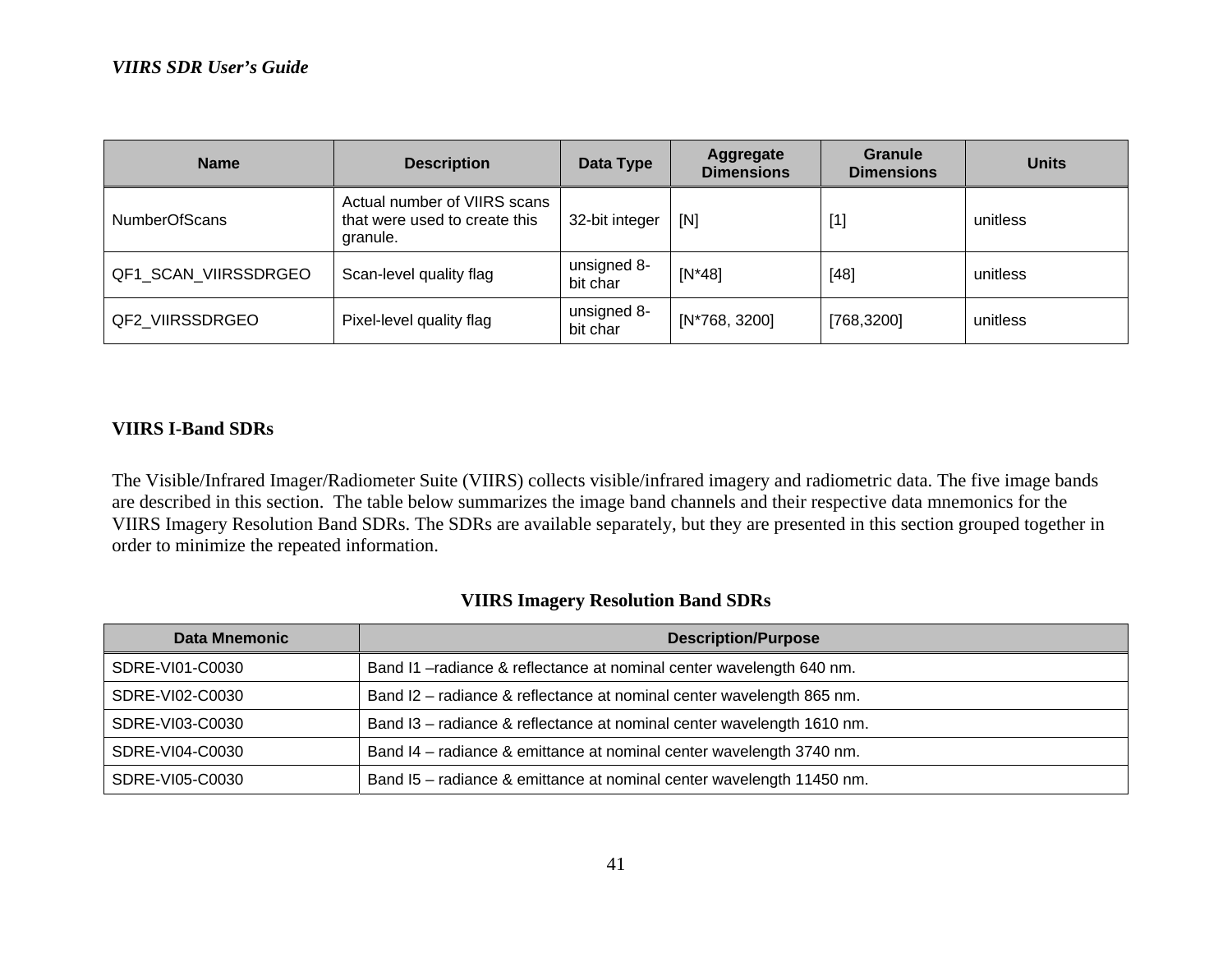The VIIRS I-Band SDR HDF5 data array structures are summarized below, followed by presentation of the UML diagrams for each designated band.

| <b>Name</b>                      | <b>Description</b>                                                                                | Data<br><b>Type</b>           | <b>Bands</b> | <b>Aggregate</b><br><b>Dimensions</b><br>$(N = Number$<br>of Granules) | Granule<br><b>Dimensions</b> | <b>Units</b>              |
|----------------------------------|---------------------------------------------------------------------------------------------------|-------------------------------|--------------|------------------------------------------------------------------------|------------------------------|---------------------------|
| Radiance                         | Calibrated Top of<br>Atmosphere (TOA)<br>Radiance for each<br><b>VIIRS</b> pixel                  | unsigned<br>16-bit<br>integer | $11-15$      | [N*1536,<br>6400]                                                      | [1536, 6400]                 | $W/(m^2)$<br>$sr \mu m$ ) |
| Reflectance                      | Calibrated Top of<br>Atmosphere (TOA)<br>Reflectance for<br>each VIIRS pixel                      | unsigned<br>16-bit<br>integer | $11-13$      | $[N*1536,$<br>6400]                                                    | [1536, 6400]                 | unitless                  |
| <b>BrightnessTem</b><br>perature | Calibrated Top of<br>Atmosphere (TOA)<br><b>Brightness</b><br>Temperature for<br>each VIIRS pixel | unsigned<br>16-bit<br>integer | 14, 15       | $[N*1536,$<br>6400]                                                    | [1536, 6400]                 | K                         |
| ModeScan                         | The VIIRS<br>operational mode,<br>reported at the scan<br>level                                   | unsigned<br>8-bit char        | $11-15$      | $[N^*48]$                                                              | $[48]$                       | unitless                  |
| ModeGran                         | The VIIRS<br>operational mode,<br>reported at the<br>granule level                                | unsigned<br>8-bit char        | $11-15$      | [N]                                                                    | $[1]$                        | unitless                  |

**VIIRS I-Band SDR Data Content Summary**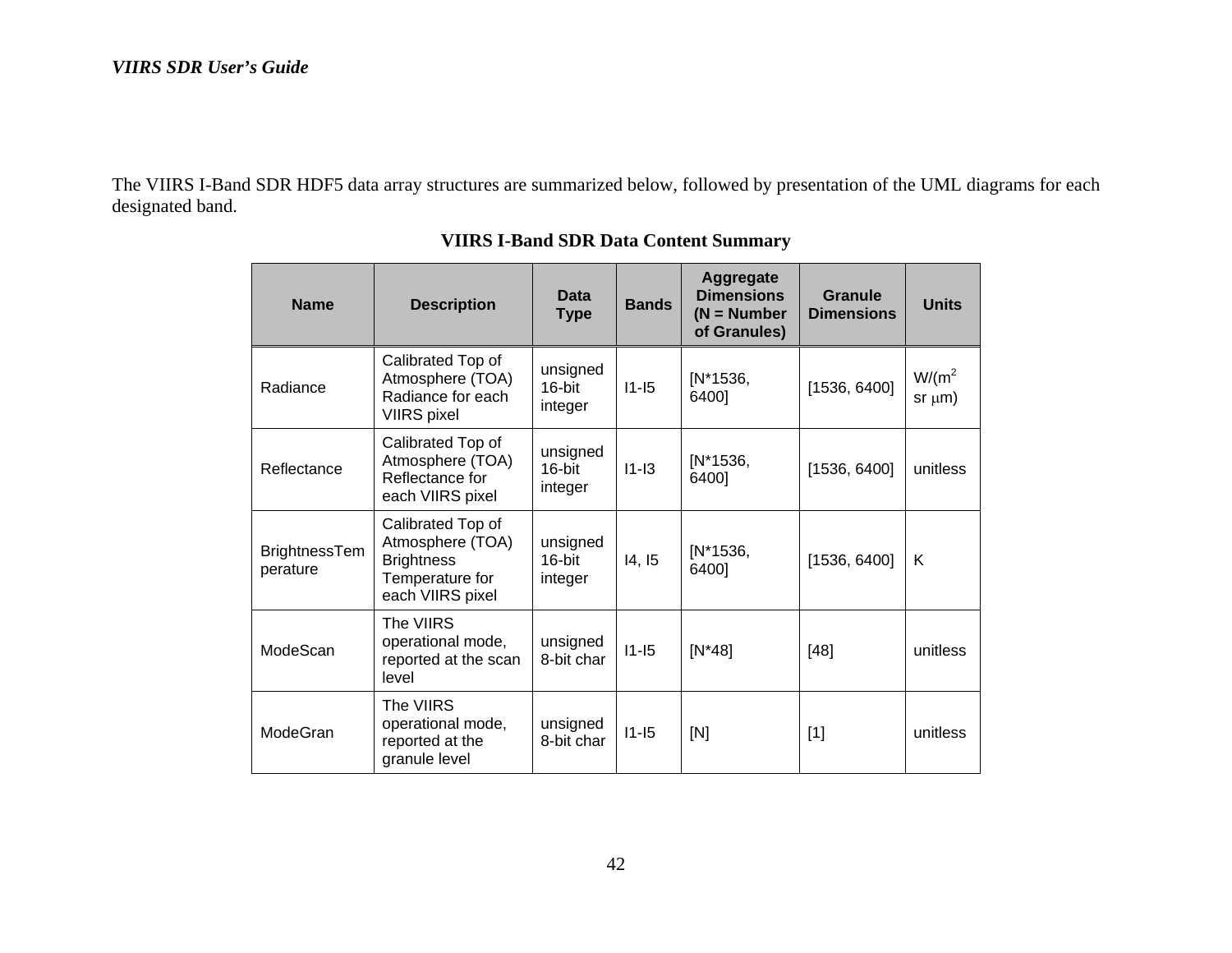| <b>Name</b>                      | <b>Description</b>                                                          | <b>Data</b><br><b>Type</b> | <b>Bands</b> | <b>Aggregate</b><br><b>Dimensions</b><br>$(N = Number$<br>of Granules) | Granule<br><b>Dimensions</b> | <b>Units</b> |
|----------------------------------|-----------------------------------------------------------------------------|----------------------------|--------------|------------------------------------------------------------------------|------------------------------|--------------|
| PadByte1                         | Pad byte                                                                    | unsigned<br>8-bit char     | $11 - 15$    | $[N^*3]$                                                               | $[3]$                        | unitless     |
| <b>NumberOfSca</b><br>ns         | Actual number of<br>VIIRS scans that<br>were used to create<br>this granule | 32-bit<br>integer          | $11 - 15$    | [N]                                                                    | $[1]$                        | unitless     |
| <b>NumberOfMiss</b><br>ingPkts   | Number of missing<br>packets in scan                                        | 32-bit<br>integer          | $11 - 15$    | $[N^*48]$                                                              | [48]                         | unitless     |
| <b>NumberOfBad</b><br>Checksums  | Number of packets<br>with bad checksum<br>in scan                           | 32-bit<br>integer          | $11 - 15$    | $[N*48]$                                                               | [48]                         | unitless     |
| <b>NumberOfDisc</b><br>ardedPkts | Number of<br>discarded packets<br>in scan                                   | 32-bit<br>integer          | $11 - 15$    | $[N^*48]$                                                              | [48]                         | unitless     |
| QF1 VIIRSIBA<br><b>NDSDR</b>     | Quality Flag for<br>each pixel                                              | unsigned<br>8-bit char     | $11 - 15$    | $[N*1536,$<br>6400]                                                    | [1536, 6400]                 | unitless     |
| QF2_SCAN_S<br><b>DR</b>          | Quality Flag for<br>each Scan<br>(indicates general<br>SDR information)     | unsigned<br>8-bit char     | $11 - 15$    | $[N^*48]$                                                              | [48]                         | unitless     |
| QF3_SCAN_R<br>DR.                | Quality Flag for<br>each Scan<br>(indicates general<br>RDR information)     | unsigned<br>8-bit char     | $11 - 15$    | $[N*48]$                                                               | [48]                         | unitless     |
| QF4_SCAN_S<br><b>DR</b>          | <b>Reduced Quality</b><br>Indicator                                         | unsigned<br>8-bit char     | $11 - 15$    | $[N*1536]$                                                             | [1536]                       | unitless     |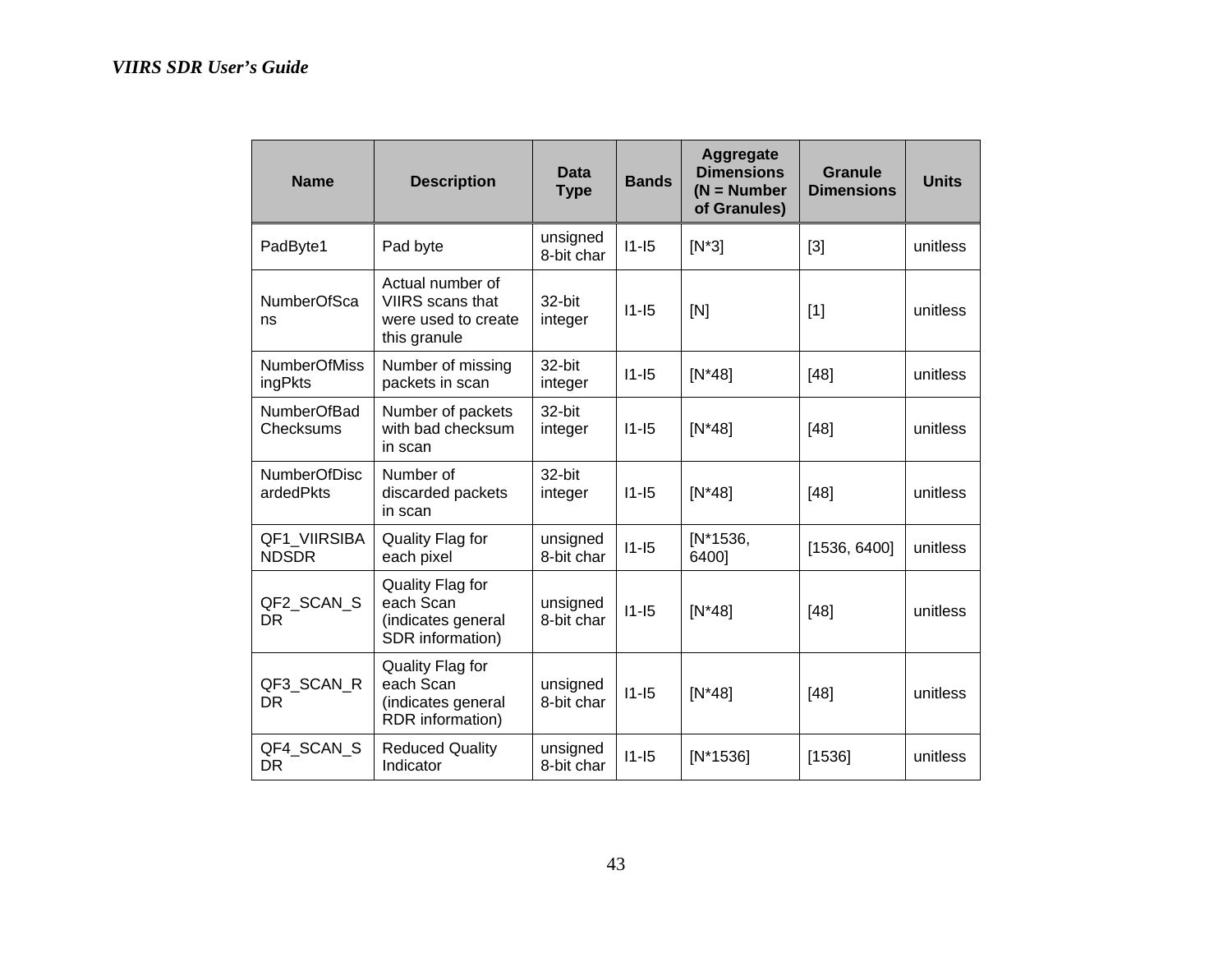| <b>Name</b>                                 | <b>Description</b>                                                                                                      | <b>Data</b><br><b>Type</b>  | <b>Bands</b> | Aggregate<br><b>Dimensions</b><br>$(N = Number$<br>of Granules) | <b>Granule</b><br><b>Dimensions</b> | <b>Units</b>                           |
|---------------------------------------------|-------------------------------------------------------------------------------------------------------------------------|-----------------------------|--------------|-----------------------------------------------------------------|-------------------------------------|----------------------------------------|
| QF5_GRAN_B<br><b>ADDETECTO</b><br>R.        | Quality Flag - Bad<br>detector                                                                                          | unsigned<br>8-bit char      | $11-15$      | $[N^*32]$                                                       | $[32]$                              | unitless                               |
| RadianceFacto<br>rs                         | Radiance scale and<br>offset: 1st array<br>element $= scale$<br>2nd array element $=$<br>offset                         | 32-bit<br>floating<br>point | $11 - 15$    | $[N^*2]$                                                        | $[2]$                               | unitless.<br>$W/(m^2)$<br>$sr \mu m$ ) |
| <b>ReflectanceFa</b><br>ctors               | Reflectance scale and<br>offset: 1st array<br>$element = scale$<br>2nd array element $=$<br>offset                      | 32-bit<br>floating<br>point | $11 - 13$    | $[N^*2]$                                                        | $[2]$                               | unitless.<br>unitless                  |
| <b>BrightnessTem</b><br>peratureFactor<br>S | <b>Brightness</b><br>Temperature scale and<br>offset: 1st array<br>$element = scale$<br>2nd array element $=$<br>offset | 32-bit<br>floating<br>point | 14, 15       | $[N^*2]$                                                        | $[2]$                               | unitless.<br>kelvin                    |

# **VIIRS I-Band Geolocation Content Summary**

The VIIRS I-Band SDR Geolocation arrays structures are summarized in the table below.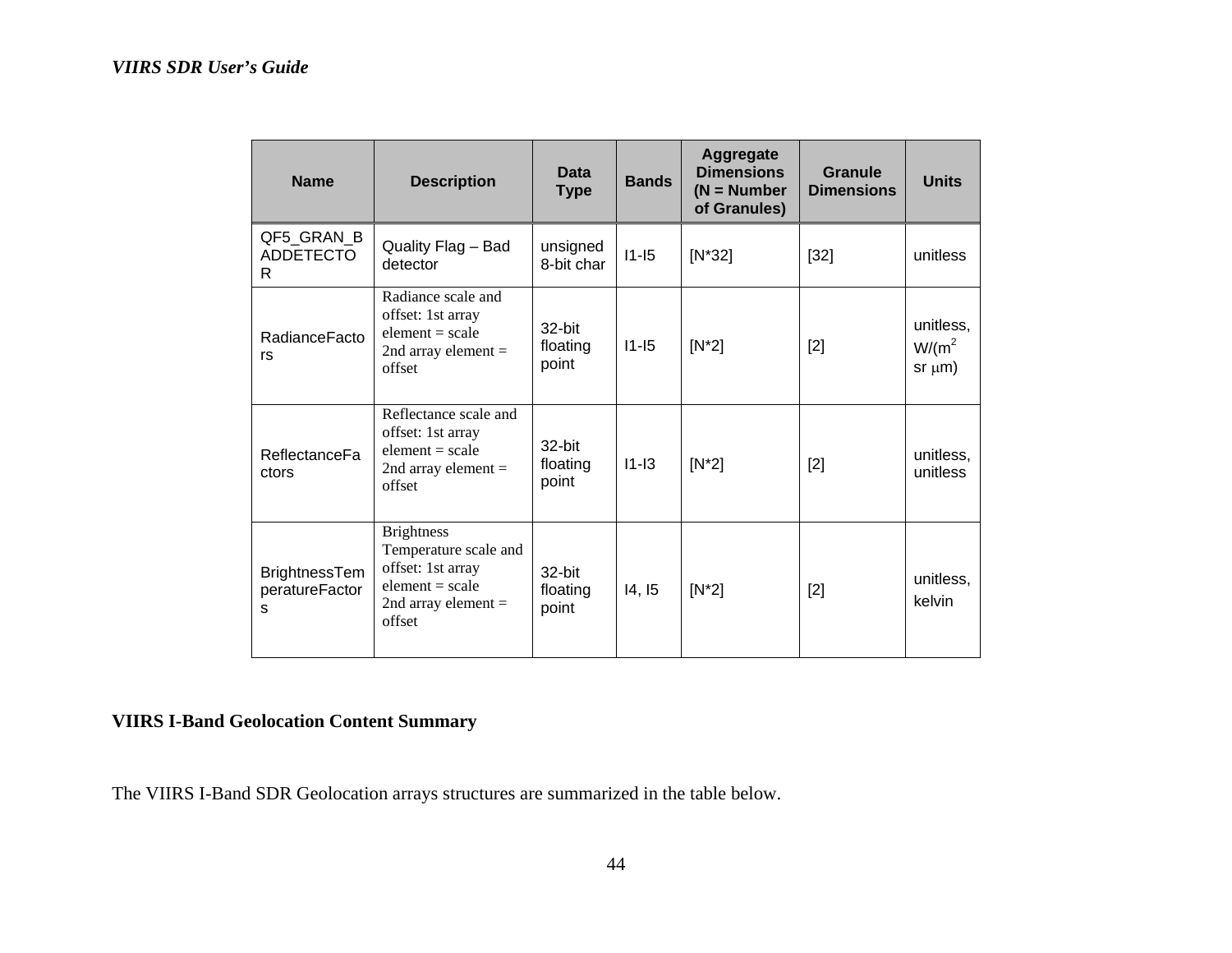| <b>Name</b>           | <b>Description</b>                                                                                     | Data Type                | Aggregate<br><b>Dimensions</b> | <b>Granule</b><br><b>Dimensions</b> | <b>Units</b> |
|-----------------------|--------------------------------------------------------------------------------------------------------|--------------------------|--------------------------------|-------------------------------------|--------------|
| <b>StartTime</b>      | Starting Time of each<br>scan in IET (1/1/1958)                                                        | 64-bit integer           | $[N^*48]$                      | $[48]$                              | microsecond  |
| MidTime               | Mid-Time of each scan<br>in IET (1/1/1958)                                                             | 64-bit integer           | $[N^*48]$                      | $[48]$                              | microsecond  |
| Latitude              | Latitude of each pixel<br>(positive North)                                                             | 32-bit<br>floating point | [N*1536, 6400]                 | [1536, 6400]                        | degree       |
| Longitude             | Longitude of each pixel<br>(positive East)                                                             | 32-bit<br>floating point | $[N*1536, 6400]$               | [1536, 6400]                        | degree       |
| SolarZenithAngle      | Zenith angle of sun at<br>each pixel position                                                          | 32-bit<br>floating point | $[N*1536, 6400]$               | [1536, 6400]                        | degree       |
| SolarAzimuthAngle     | Azimuth angle of sun<br>(measured clockwise<br>positive from North) at<br>each pixel position          | 32-bit<br>floating point | $[N*1536, 6400]$               | [1536, 6400]                        | degree       |
| SatelliteZenithAngle  | Zenith angle to Satellite<br>at each pixel position                                                    | 32-bit<br>floating point | $[N*1536, 6400]$               | [1536, 6400]                        | degree       |
| SatelliteAzimuthAngle | Azimuth angle<br>(measured clockwise<br>positive from North) to<br>Satellite at each pixel<br>position | 32-bit<br>floating point | $[N*1536, 6400]$               | [1536, 6400]                        | degree       |
| Height                | Ellipsoid-Geoid<br>separation                                                                          | 32-bit<br>floating point | [N*1536, 6400]                 | [1536, 6400]                        | meter        |
| SatelliteRange        | Line of sight distance<br>from the ellipsoid<br>intersection to the<br>satellite                       | 32-bit<br>floating point | [N*1536, 6400]                 | [1536, 6400]                        | meter        |

# **VIIRS I-Band SDR Geolocation Content Summary**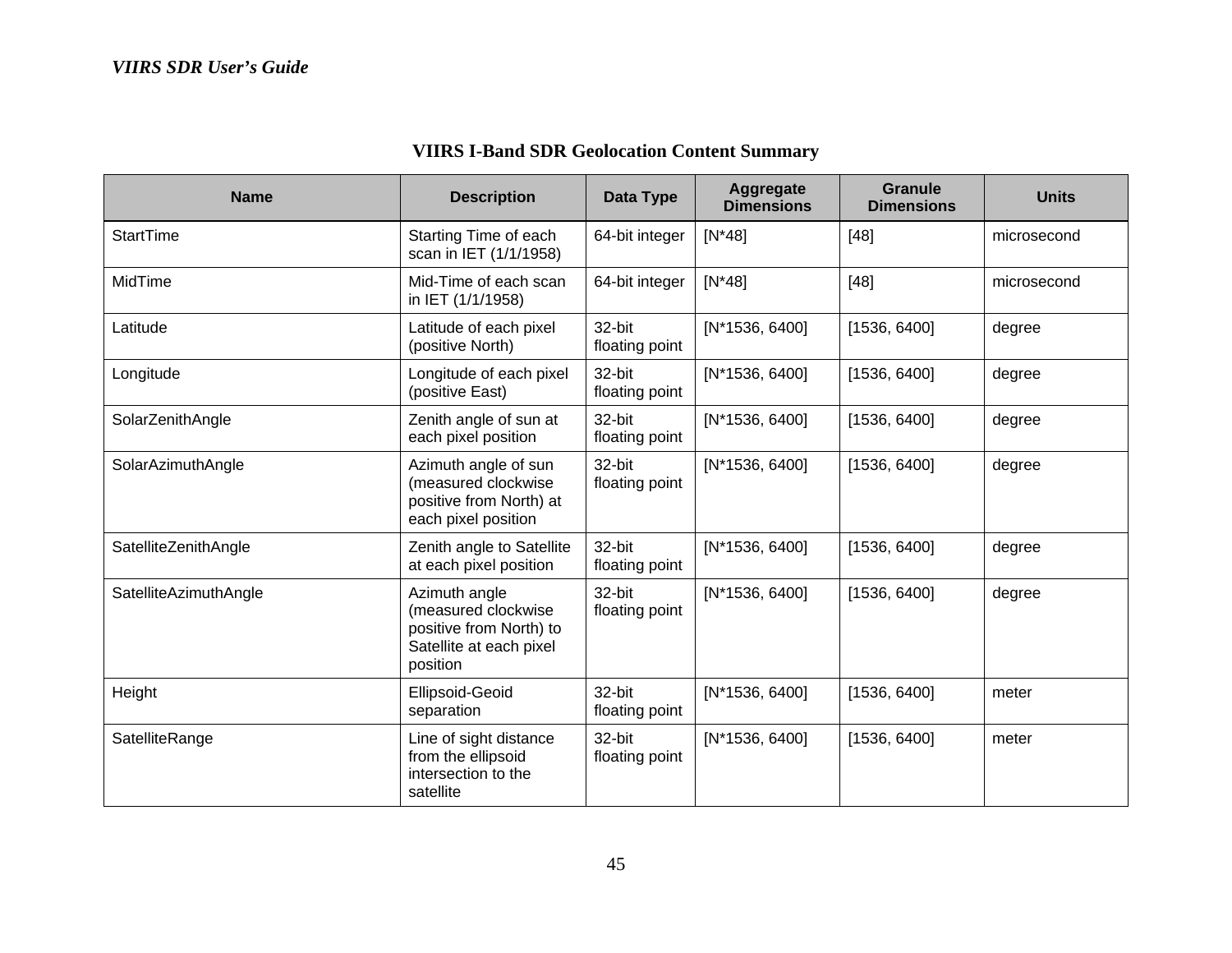| <b>Name</b>                | <b>Description</b>                                                                                                                                                                                                                        | <b>Data Type</b>         | Aggregate<br><b>Dimensions</b> | <b>Granule</b><br><b>Dimensions</b> | <b>Units</b> |
|----------------------------|-------------------------------------------------------------------------------------------------------------------------------------------------------------------------------------------------------------------------------------------|--------------------------|--------------------------------|-------------------------------------|--------------|
| <b>SCPosition</b>          | Spacecraft position in<br>ECR Coordinates (X, Y,<br>Z) at the mid-time of<br>scan                                                                                                                                                         | 32-bit<br>floating point | $[N*48, 3]$                    | [48, 3]                             | meter        |
| <b>SCVelocity</b>          | Spacecraft velocity in<br>ECR Coordinates (dx/dt,<br>dy/dt, dz/dt) at the mid-<br>time of scan                                                                                                                                            | 32-bit<br>floating point | $[N*48, 3]$                    | [48, 3]                             | m/s          |
| <b>SCAttitude</b>          | Spacecraft attitude with<br>respect to Geodetic<br>Reference Frame<br>Coordinates (roll, pitch,<br>yaw) at the mid-time of<br>scan                                                                                                        | 32-bit<br>floating point | $[N*48, 3]$                    | [48, 3]                             | arcsecond    |
| SCSolarZenithAngle         | The angle from the<br>normal vector of the<br>Solar Diffuser surface<br>(z-axis of the solar<br>diffuser frame) to the<br>solar vector                                                                                                    | 32-bit<br>floating point | $[N^*48]$                      | $[48]$                              | degree       |
| <b>SCSolarAzimuthAngle</b> | The angle from the<br>Solar Diffuser reference<br>frame x-axis to the<br>projection of the solar<br>vector onto the solar<br>diffuser surface (x-y<br>plane), measured<br>counterclockwise<br>(observer looking<br>toward the SD surface) | 32-bit<br>floating point | $[N^*48]$                      | $[48]$                              | degree       |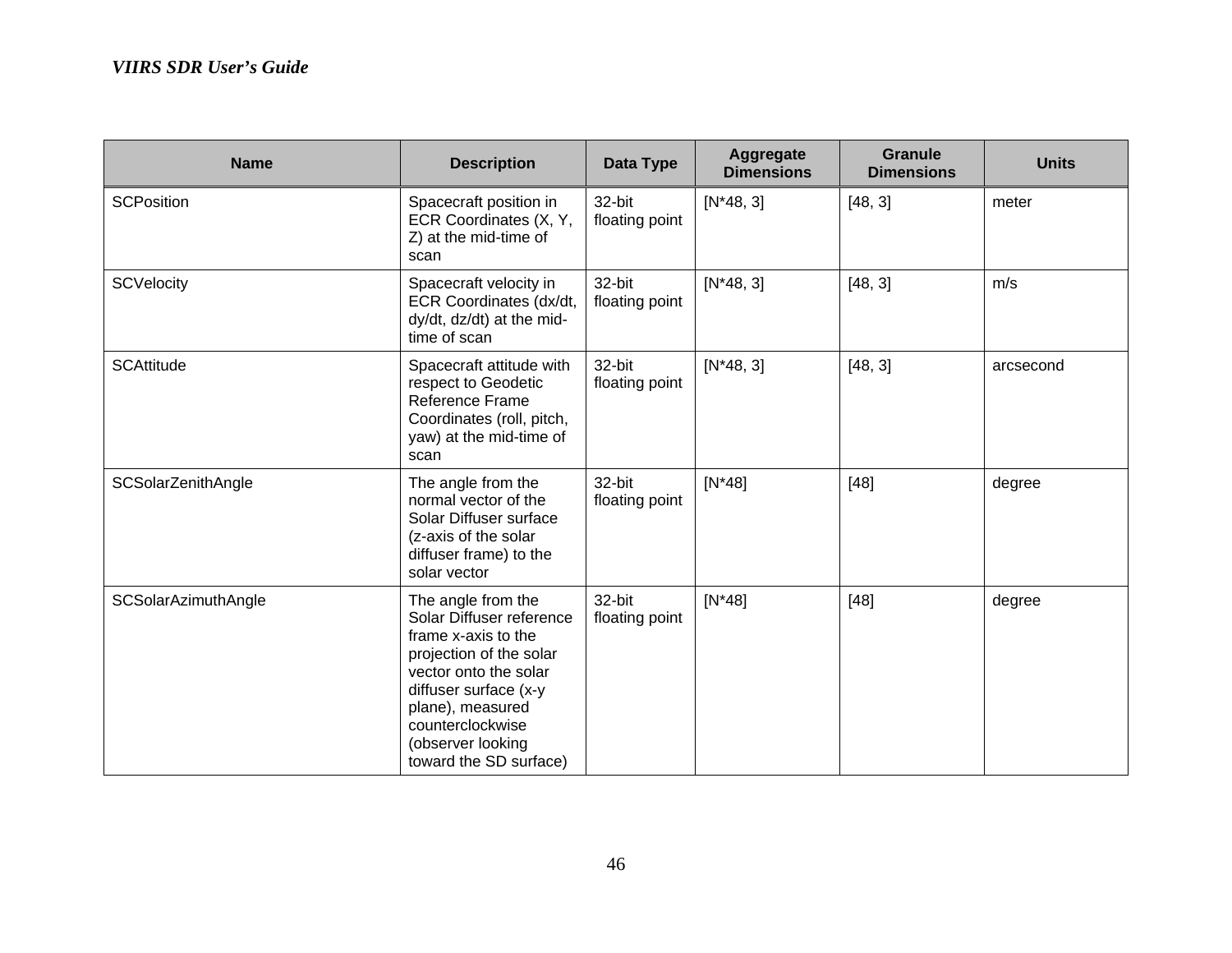| <b>Name</b>          | <b>Description</b>                                                       | Data Type               | Aggregate<br><b>Dimensions</b> | <b>Granule</b><br><b>Dimensions</b> | <b>Units</b> |
|----------------------|--------------------------------------------------------------------------|-------------------------|--------------------------------|-------------------------------------|--------------|
| ModeScan             | The VIIRS operational<br>mode, reported at the<br>scan level             | unsigned 8-<br>bit char | $[N^*48]$                      | $[48]$                              | unitless     |
| ModeGran             | The VIIRS operational<br>mode, reported at the<br>granule level          | unsigned 8-<br>bit char | [N]                            | $[1]$                               | unitless     |
| PadByte1             | Pad byte                                                                 | unsigned 8-<br>bit char | $[N^*3]$                       | $[3]$                               | unitless     |
| <b>NumberOfScans</b> | Actual number of VIIRS<br>scans that were used to<br>create this granule | 32-bit integer          | [N]                            | $[1]$                               | unitless     |
| QF1_SCAN_VIIRSSDRGEO | Scan-level quality flag                                                  | unsigned 8-<br>bit char | $[N*48]$                       | $[48]$                              | unitless     |
| QF2 VIIRSSDRGEO      | Pixel-level quality flag                                                 | unsigned 8-<br>bit char | $[N*1536, 6400]$               | [1536, 6400]                        | unitless     |

### **VIIRS DNB SDRs**

The Visible/Infrared Imaging/Radiometer Suite (VIIRS) collects visible/infrared imagery and radiometric data. The Day-night Band (DNB) is described in this section. The VIIRS DNB measures radiance over a panchromatic band at wavelengths between 500 nm and 900 nm. The VIIRS DNB SDR HDF5 data array structures are summarized below, followed by presentation of the UML diagram for this band.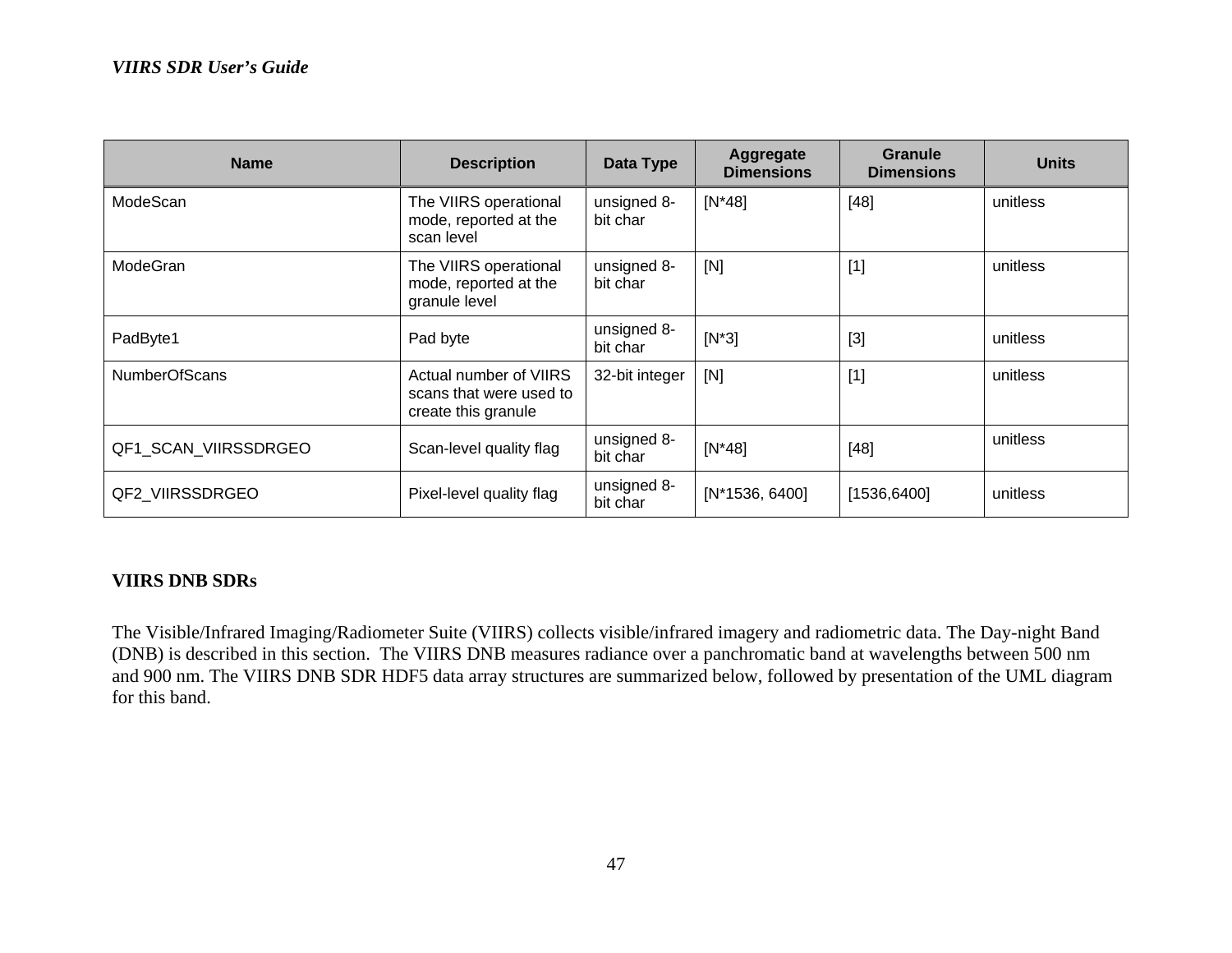| <b>VIIRS DNB SDR Data Content Summary</b> |  |  |  |
|-------------------------------------------|--|--|--|
|-------------------------------------------|--|--|--|

| <b>Name</b>                  | <b>Description</b>                                                                | <b>Data Type</b>         | Aggregate<br>Dimensions ( $N =$<br><b>Number of</b><br><b>Granules)</b> | Granule<br><b>Dimensions</b> | <b>Units</b>           |
|------------------------------|-----------------------------------------------------------------------------------|--------------------------|-------------------------------------------------------------------------|------------------------------|------------------------|
| Radiance                     | Calibrated Top of Atmosphere<br>(TOA) Radiance for each<br><b>VIIRS DNB pixel</b> | 32-bit floating<br>point | $[N*768, 4064]$                                                         | [768, 4064]                  | W/(cm <sup>2</sup> sr) |
| ModeScan                     | The VIIRS operational mode,<br>reported at the scan level                         | unsigned 8-bit<br>char   | $[N^*48]$                                                               | $[48]$                       | unitless               |
| ModeGran                     | The VIIRS operational mode,<br>reported at the granule level                      | unsigned 8-bit<br>char   | [N]                                                                     | $[1]$                        | unitless               |
| PadByte1                     | Pad byte                                                                          | unsigned 8-bit<br>char   | $[N^*3]$                                                                | $[3]$                        | unitless               |
| <b>NumberOfScans</b>         | Actual number of VIIRS scans<br>in granule.                                       | 32-bit integer           | [N]                                                                     | $[1]$                        | unitless               |
| <b>NumberOfMissingPkts</b>   | Number of missing packets in<br>scan                                              | 32-bit integer           | $[N*48]$                                                                | $[48]$                       | unitless               |
| <b>NumberOfBadChecksums</b>  | Number of packets with bad<br>checksum in scan                                    | 32-bit integer           | $[N*48]$                                                                | $[48]$                       | unitless               |
| <b>NumberOfDiscardedPkts</b> | Number of discarded packets<br>in scan                                            | 32-bit integer           | $[N*48]$                                                                | $[48]$                       | unitless               |
| QF1 VIIRSDNBSDR              | <b>Pixel-level Quality Flag</b>                                                   | unsigned 8-bit<br>char   | [N*768,4064]                                                            | [768, 4064]                  | unitless               |
| QF2 SCAN SDR                 | Quality Flag for each Scan<br>(indicates general SDR<br>information)              | unsigned 8-bit<br>char   | $[N^*48]$                                                               | $[48]$                       | unitless               |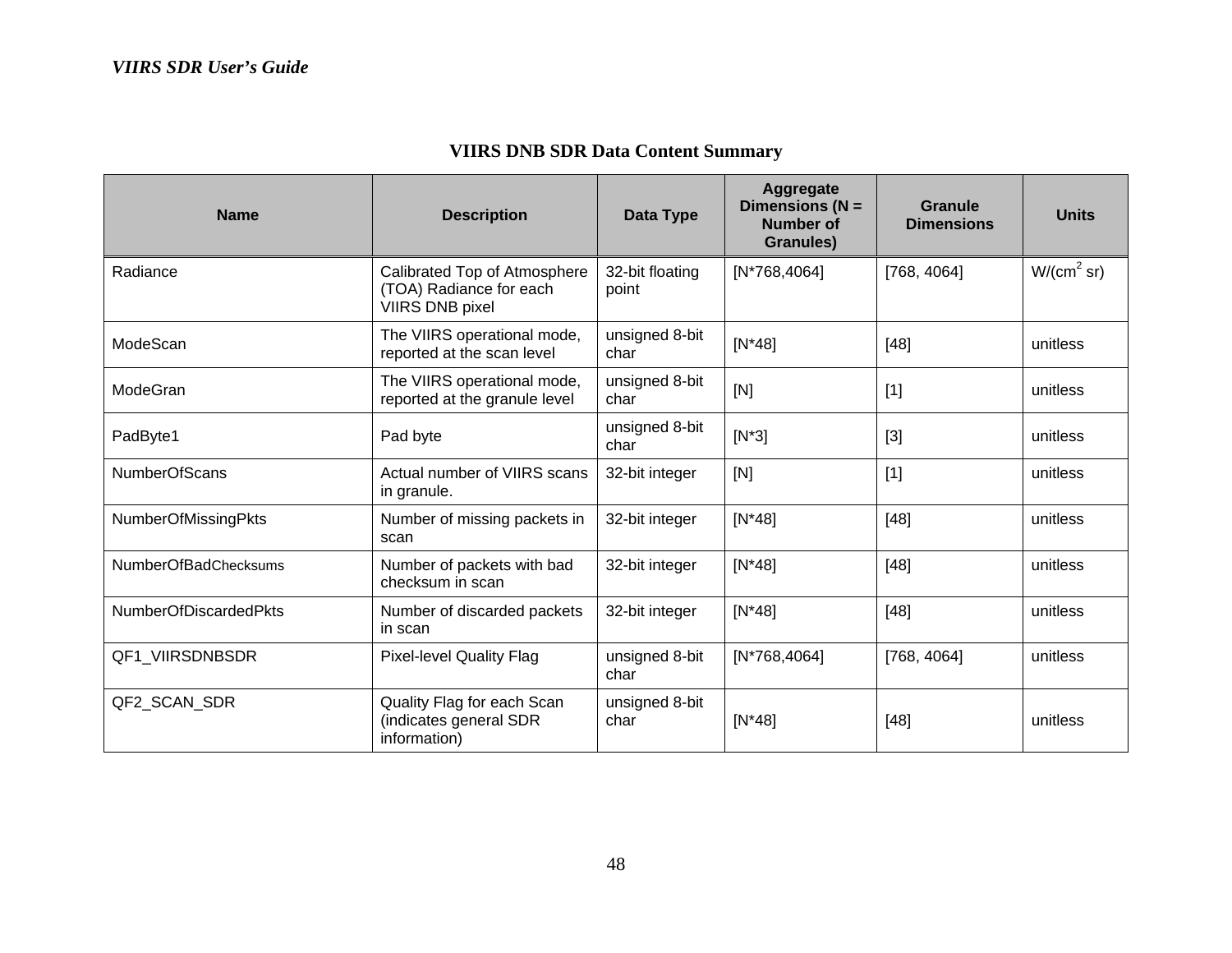| <b>Name</b>  | <b>Description</b>                                                   | Data Type              | Aggregate<br>Dimensions ( $N =$<br><b>Number of</b><br>Granules) | <b>Granule</b><br><b>Dimensions</b> | <b>Units</b> |
|--------------|----------------------------------------------------------------------|------------------------|------------------------------------------------------------------|-------------------------------------|--------------|
| QF3_SCAN_RDR | Quality Flag for each Scan<br>(indicates general RDR<br>information) | unsigned 8-bit<br>char | $[N^*48]$                                                        | $[48]$                              | unitless     |

### **VIIRS DNB Geolocation Content Summary**

The VIIRS DNB SDR geolocation arrays structures are summarized below.

| <b>Name</b>       | <b>Description</b>                                                                         | Data Type                   | Aggregate<br><b>Dimensions</b> | Granule<br><b>Dimensions</b> | <b>Units</b> |
|-------------------|--------------------------------------------------------------------------------------------|-----------------------------|--------------------------------|------------------------------|--------------|
| StartTime         | Starting Time of each scan in<br>IET (1/1/1958)                                            | 64-bit integer              | $[N^*48]$                      | $[48]$                       | microsecond  |
| MidTime           | Mid-Time of each scan in IET<br>(1/1/1958)                                                 | $[N^*48]$<br>64-bit integer |                                | $[48]$                       | microsecond  |
| Latitude          | Latitude of each pixel (positive<br>North)                                                 | 32-bit floating<br>point    | $[N*768, 4064]$                | [768, 4064]                  | degree       |
| Longitude         | Longitude of each pixel (positive<br>East)                                                 | 32-bit floating<br>point    | [N*768, 4064]                  | [768, 4064]                  | degree       |
| SolarZenithAngle  | Zenith angle of sun at each pixel<br>position                                              | 32-bit floating<br>point    | [N*768, 4064]                  | [768, 4064]                  | degree       |
| SolarAzimuthAngle | Azimuth angle of sun (measured<br>clockwise positive from North) at<br>each pixel position | 32-bit floating<br>point    | [N*768, 4064]                  | [768, 4064]                  | degree       |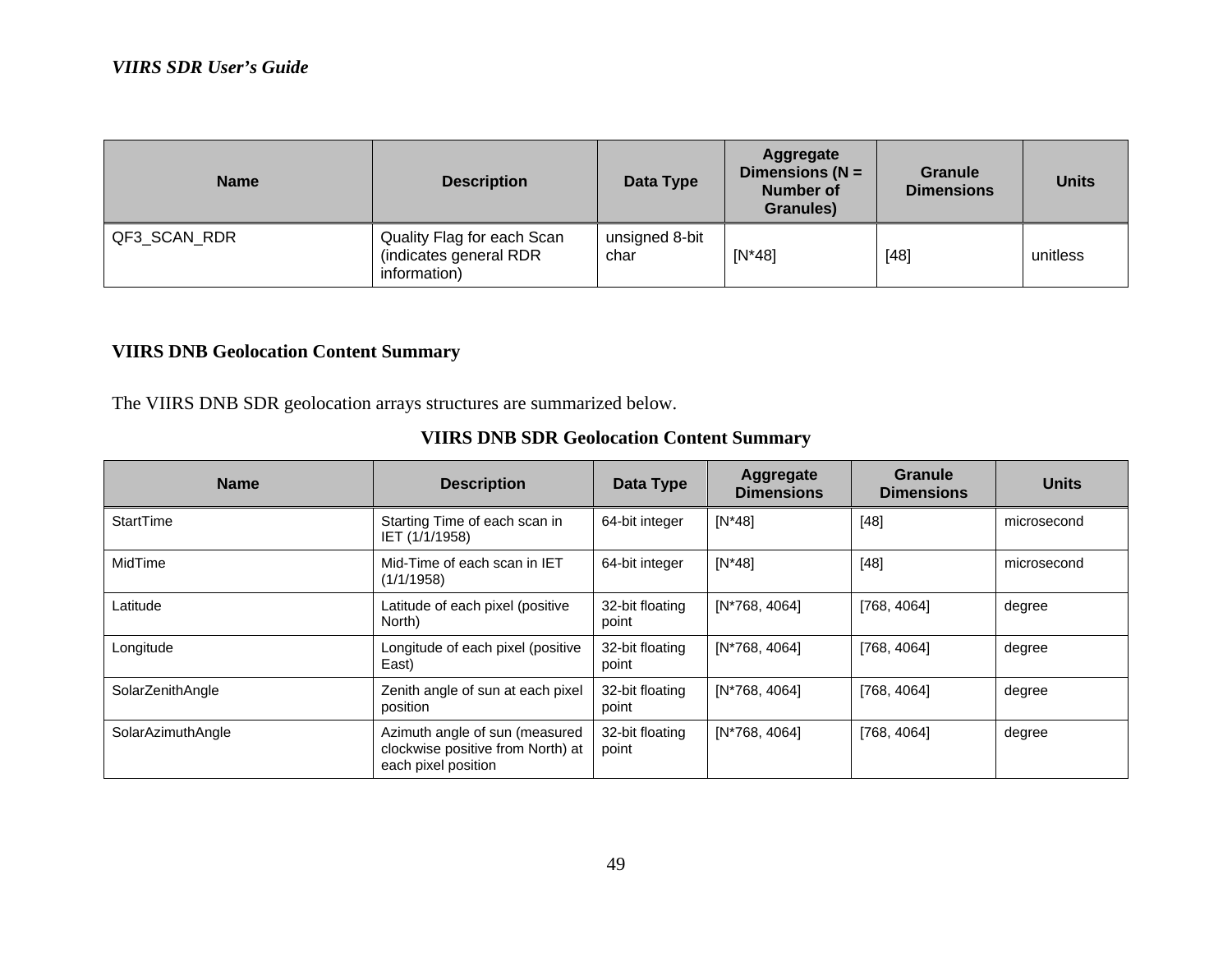| <b>Name</b>           | <b>Description</b>                                                                                                                  | <b>Data Type</b>                            | Aggregate<br><b>Dimensions</b> | Granule<br><b>Dimensions</b> | <b>Units</b> |
|-----------------------|-------------------------------------------------------------------------------------------------------------------------------------|---------------------------------------------|--------------------------------|------------------------------|--------------|
| SatelliteZenithAngle  | Zenith angle to Satellite at each<br>pixel position                                                                                 | 32-bit floating<br>point                    | [N*768, 4064]                  | [768, 4064]                  | degree       |
| SatelliteAzimuthAngle | Azimuth angle (measured<br>clockwise positive from North) to<br>Satellite at each pixel position                                    | 32-bit floating<br>$[N*768, 4064]$<br>point |                                | [768, 4064]                  | degree       |
| LunarZenithAngle      | Zenith angle of moon at each<br>pixel position                                                                                      | 32-bit floating<br>point                    | $[N*768, 4064]$                | [768, 4064]                  | degree       |
| LunarAzimuthAngle     | Azimuth angle of moon<br>(measured clockwise positive<br>from North) at each pixel<br>position                                      | 32-bit floating<br>point                    | [N*768, 4064]                  | [768, 4064]                  | degree       |
| Height                | Ellipsoid-Geoid separation                                                                                                          | 32-bit floating<br>point                    | [N*768, 4064]                  | [768, 4064]                  | meter        |
| SatelliteRange        | Line of sight distance from the<br>ellipsoid intersection to the<br>satellite                                                       | 32-bit floating<br>point                    | [N*768, 4064]                  | [768, 4064]                  | meter        |
| <b>SCPosition</b>     | Spacecraft position in ECR<br>Coordinates (X, Y, Z) at the mid-<br>time of scan                                                     | 32-bit floating<br>point                    | $[N*48,3]$                     | [48, 3]                      | meter        |
| <b>SCVelocity</b>     | Spacecraft velocity in ECR<br>Coordinates (dx/dt, dy/dt, dz/dt)<br>at the mid-time of scan                                          | 32-bit floating<br>point                    | $[N*48,3]$                     | [48, 3]                      | m/s          |
| <b>SCAttitude</b>     | Spacecraft attitude with respect<br>to Geodetic Reference Frame<br>Coordinates (roll, pitch, yaw)                                   | 32-bit floating<br>point                    | $[N*48, 3]$                    | [48, 3]                      | arcsecond    |
| SCSolarZenithAngle    | The angle from the normal<br>vector of the Solar Diffuser<br>surface (z-axis of the solar<br>diffuser frame) to the solar<br>vector | 32-bit floating<br>point                    | $[N^*48]$                      | $[48]$                       | degree       |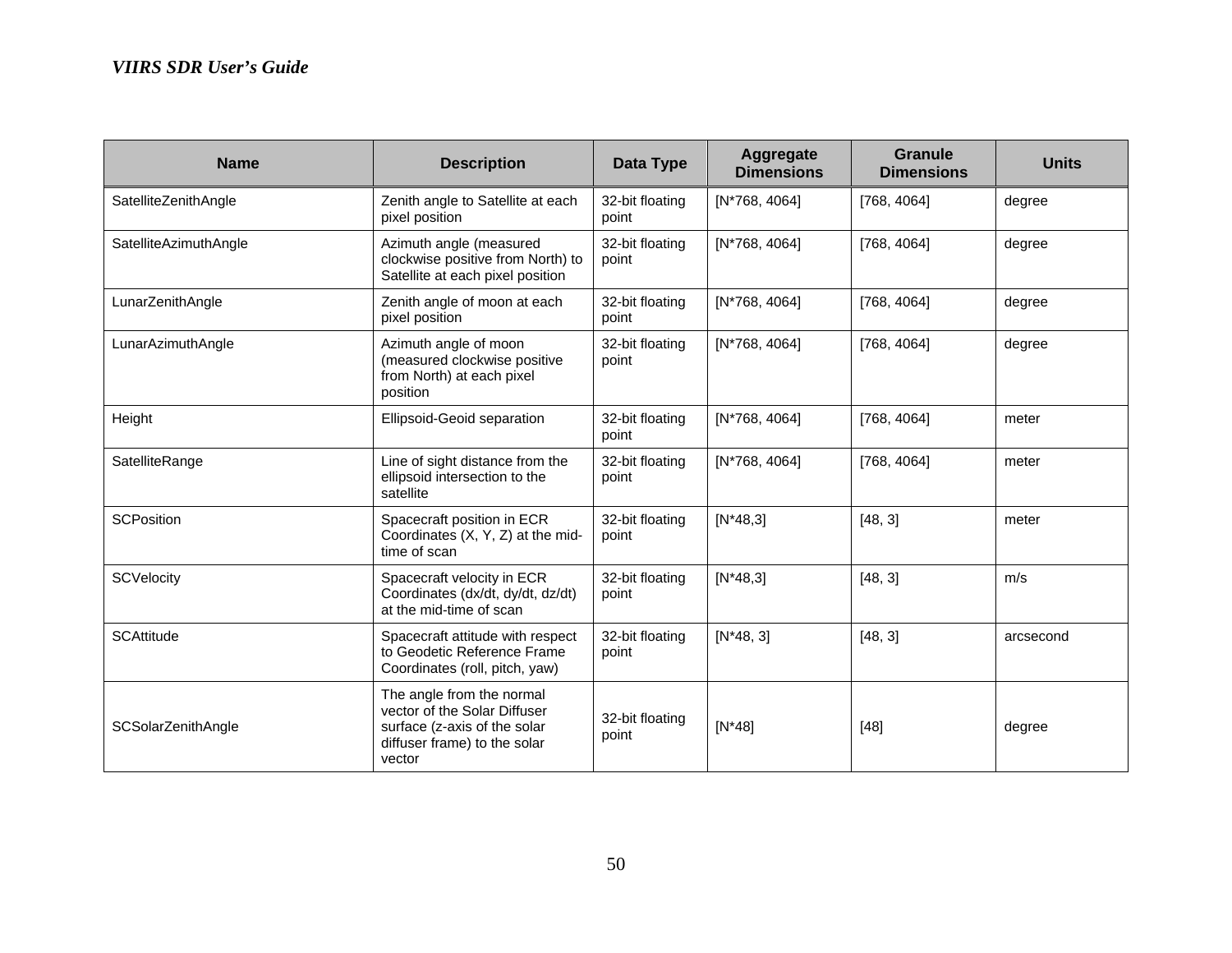| <b>Name</b>                | <b>Description</b>                                                                                                                                                                                                               | Data Type                       | Aggregate<br><b>Dimensions</b> | Granule<br><b>Dimensions</b> | <b>Units</b> |
|----------------------------|----------------------------------------------------------------------------------------------------------------------------------------------------------------------------------------------------------------------------------|---------------------------------|--------------------------------|------------------------------|--------------|
| <b>SCSolarAzimuthAngle</b> | The angle from the Solar<br>Diffuser reference frame x-axis<br>to the projection of the solar<br>vector onto the solar diffuser<br>surface (x-y plane), measured<br>counterclockwise (observer<br>looking toward the SD surface) | 32-bit floating<br>point        | $[N^*48]$                      | $[48]$                       | degree       |
| MoonPhaseAngle             | Angle between ray vector to<br>moon from earth and ray vector<br>of satellite to earth                                                                                                                                           | 32-bit floating<br>point        | [N]                            | $[1]$                        | degree       |
| MoonIllumFraction          | Fraction of the moon illuminated<br>(expressed as percent)                                                                                                                                                                       | 32-bit floating<br>[N]<br>point |                                | $[1]$                        | unitless     |
| ModeScan                   | The VIIRS operational mode,<br>reported at the scan level                                                                                                                                                                        | unsigned 8-bit<br>char          | $[N^*48]$                      | $[48]$                       | unitless     |
| ModeGran                   | The VIIRS operational mode,<br>reported at the granule level                                                                                                                                                                     | unsigned 8-bit<br>char          | [N]                            |                              | unitless     |
| PadByte1                   | Pad byte                                                                                                                                                                                                                         | unsigned 8-bit<br>char          | $[N^*3]$                       | $[3]$                        | unitless     |
| <b>NumberOfScans</b>       | Actual number of VIIRS scans<br>that were used to create this<br>granule                                                                                                                                                         | 32-bit integer                  | [N]                            | $[1]$                        | unitless     |
| QF1_SCAN_VIIRSSDRGEO       | Scan-level quality flag                                                                                                                                                                                                          | unsigned 8-bit<br>char          | $[N*48]$                       | $[48]$                       | unitless     |
| QF2_VIIRSSDRGEO            | Pixel-level quality flag                                                                                                                                                                                                         | unsigned 8-bit<br>char          | [N*768, 4064]                  | [768, 4064]                  | unitless     |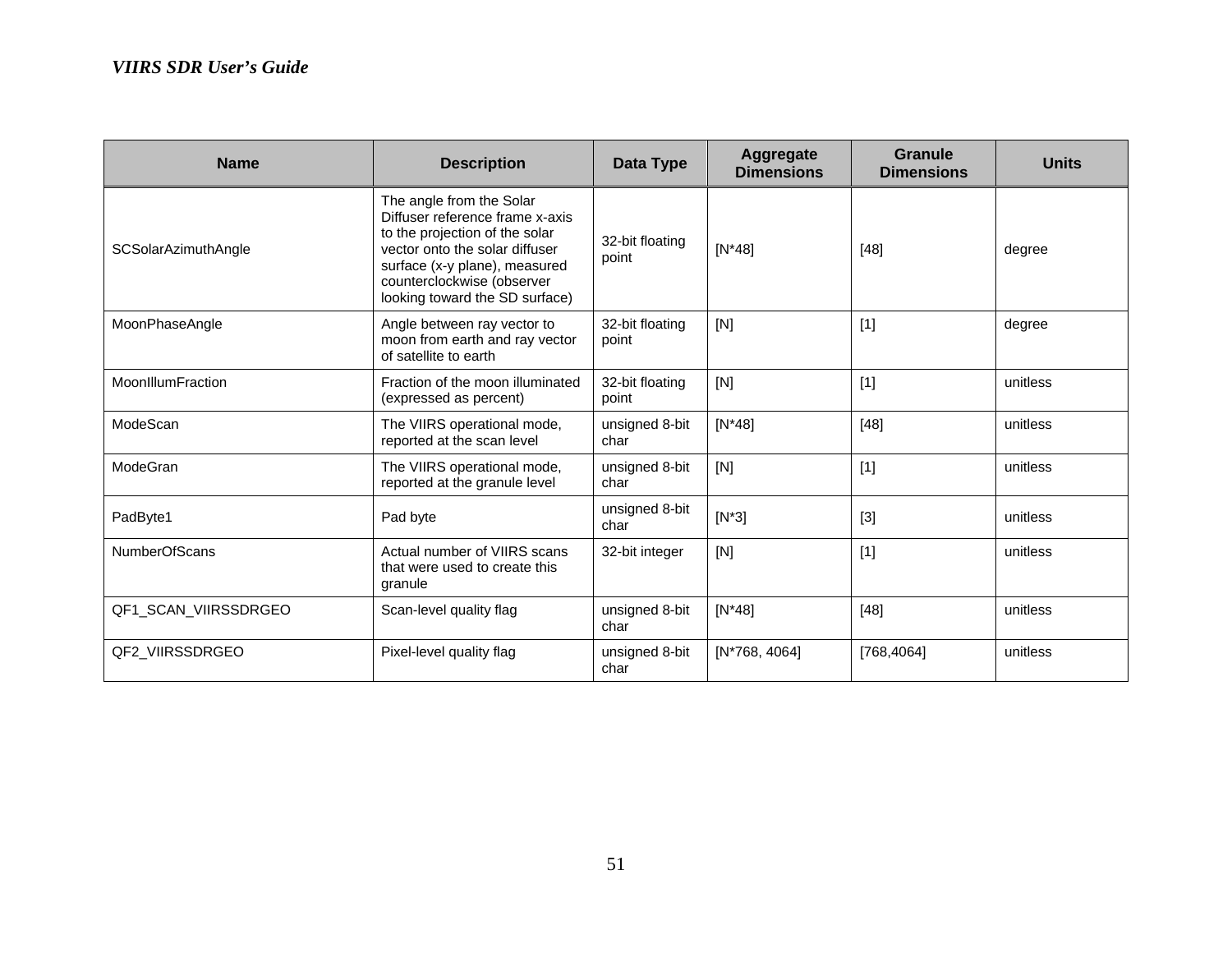# **APPENDIX B: Data Quality Flags**

| Data Product or<br><b>Flag</b>             | <b>Descriptions</b>                                                                                              | <b>Bits in</b><br><b>Granule</b><br>(Assumes<br>12 scans<br>per<br>Granule)<br>'M'<br>indicates<br>$\mathbf{a}$<br>metadata<br>flag | <b>Bits</b><br>in.<br><b>Cell</b> | <b>Values</b>                                            | Granule<br>QFs | Cell | <b>DQN</b> | <b>Comments</b>                                                                   |  |
|--------------------------------------------|------------------------------------------------------------------------------------------------------------------|-------------------------------------------------------------------------------------------------------------------------------------|-----------------------------------|----------------------------------------------------------|----------------|------|------------|-----------------------------------------------------------------------------------|--|
| <b>VIIRS SDR</b>                           |                                                                                                                  |                                                                                                                                     |                                   |                                                          |                |      |            |                                                                                   |  |
|                                            |                                                                                                                  |                                                                                                                                     |                                   | <b>SDR Flags common to all Bands</b>                     |                |      |            |                                                                                   |  |
| <b>Summary VIIRS</b><br><b>SDR Quality</b> | Percent of Good<br>Quality pixels in<br>Granule                                                                  | 8(M)                                                                                                                                |                                   | 0-100%                                                   | X              |      | Yes        | Set if any detailed flags are set<br>(below); one/scan                            |  |
| <b>Scan Quality</b><br>Exclusion           | Indicates the<br>number of scans<br>that SDR product<br>could not be<br>produced<br>(including partial<br>scans) | 5                                                                                                                                   |                                   | $0 - 16$                                                 | X              |      | Yes        | # of scans that SDR product<br>could not be produced (including<br>partial scans) |  |
| Moon in keep-<br>out-box                   | Indicated that the<br>moon has<br>corrupted the<br>space view. 1<br>bit/band/scan.                               | 352                                                                                                                                 |                                   | Moon in<br>Space<br>View<br>Moon not<br>in Space<br>View | $\sf X$        |      | <b>No</b>  | 1 bit/per scan                                                                    |  |
| Bad Detector -<br>M-Bands                  | M-bands - 1<br>bits/detector/granu<br>le (16 detectors).                                                         | 16                                                                                                                                  |                                   | Good<br><b>Bad</b>                                       | Χ              |      | No         | M-bands - 1 byte/scan<br>(16 detectors)                                           |  |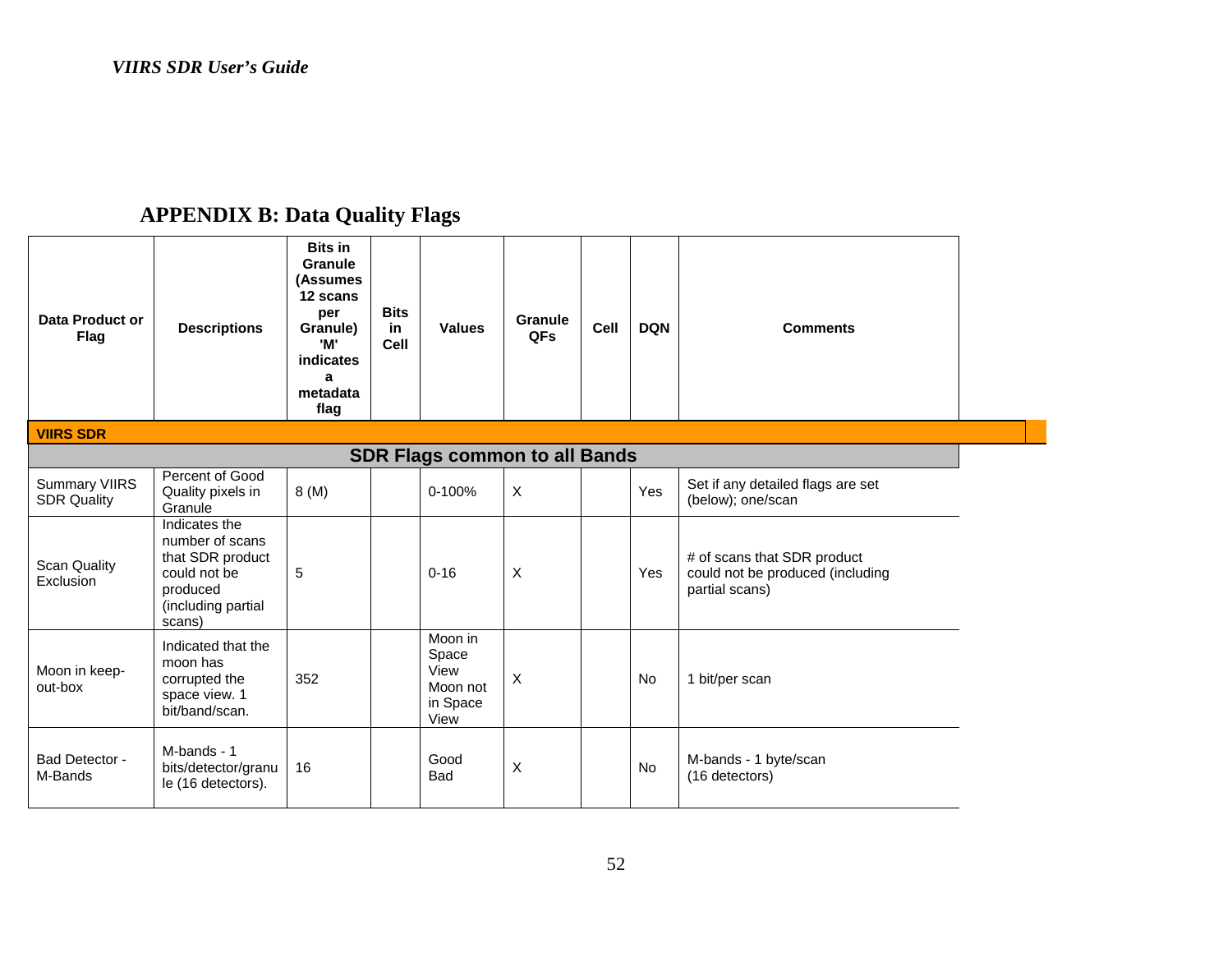| Bad Detector - I-<br><b>Bands</b>                  | I-bands - 1<br>bits/detector/granu<br>le (32 detectors).                                                                                                                                                                                                                                                                                                        | 32  | Good<br>Bad | $\times$       | No        | I-bands - 2 bytes/scan<br>(32 detectors)                                                                      |
|----------------------------------------------------|-----------------------------------------------------------------------------------------------------------------------------------------------------------------------------------------------------------------------------------------------------------------------------------------------------------------------------------------------------------------|-----|-------------|----------------|-----------|---------------------------------------------------------------------------------------------------------------|
| Ham side                                           | Flag indicates<br>which side of the<br>HAM was valid for<br>each VIIRS scan                                                                                                                                                                                                                                                                                     | 16  | Α<br>B      | $\times$       | No        | 1 bit/per scan. This flag was<br>added here as but was<br>previously in the VIIRS SDR<br>product description. |
| VIIRS 375m<br>(Imagery) Scan-<br>line quality flag | This contains<br>quality flags for<br>every detector for<br>every band. A<br>value of 0<br>indicates good<br>quality for the<br>scan line. A value<br>of $>0$ indicates<br>reduced quality.<br>The actual value<br>is determined by<br>the combined<br>number of steps<br>required to find a<br>replacement for<br>thermistor or<br>calibration source<br>data. | 128 | $0 - 255$   | 8<br>bits/scan | <b>No</b> |                                                                                                               |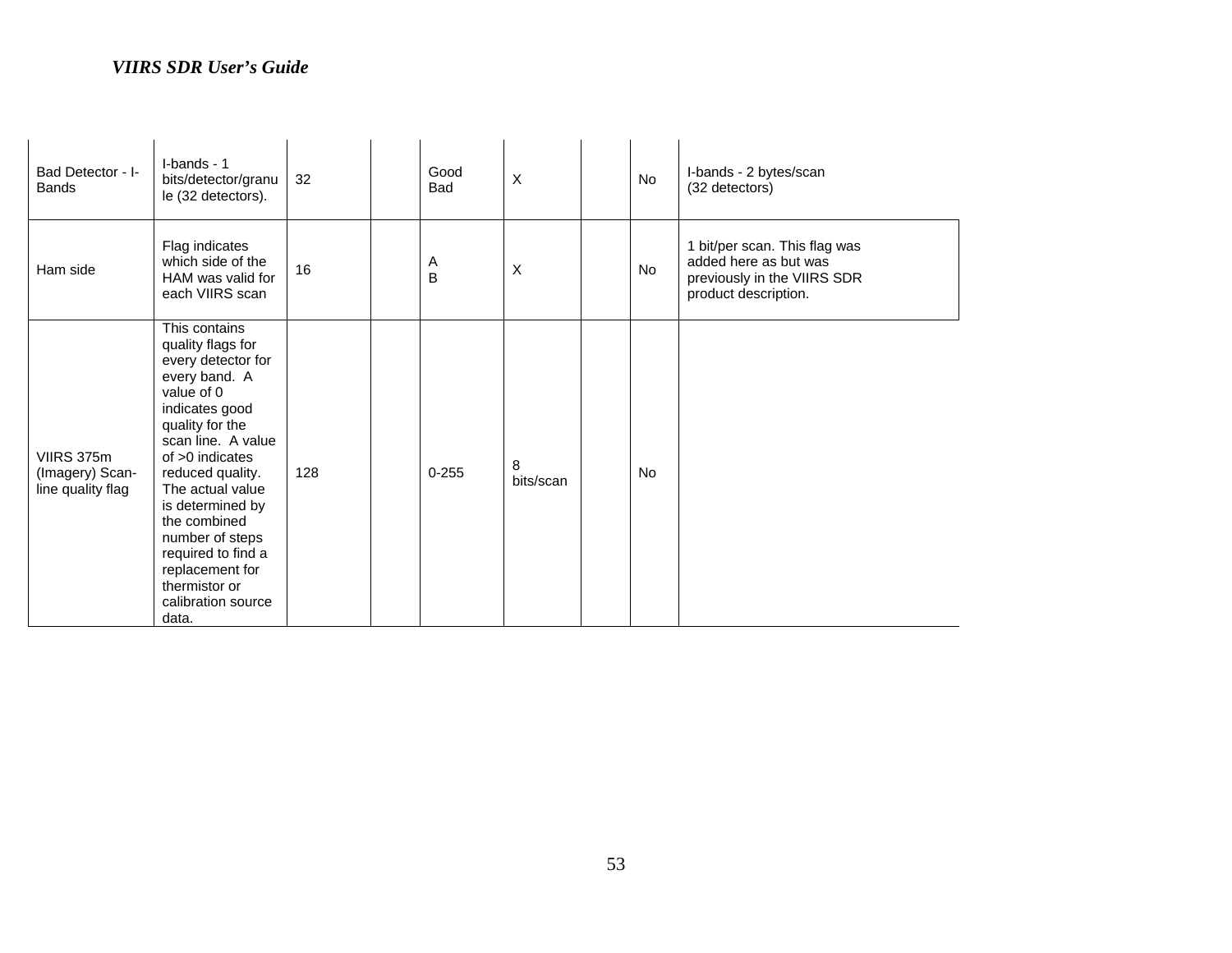| VIIRS 750m<br>(Moderate) Scan-<br>line quality flag | This contains<br>quality flags for<br>every detector for<br>every band. A<br>value of 0<br>indicates good<br>quality for the<br>scan line. A value<br>of $>0$ indicates<br>reduced quality.<br>The actual value<br>is determined by<br>the combined<br>number of steps<br>required to find a<br>replacement for<br>thermistor or<br>calibration source<br>data. | 128 |                | $0 - 255$                                                                                          | 8<br>bits/scan |              | No |  |
|-----------------------------------------------------|-----------------------------------------------------------------------------------------------------------------------------------------------------------------------------------------------------------------------------------------------------------------------------------------------------------------------------------------------------------------|-----|----------------|----------------------------------------------------------------------------------------------------|----------------|--------------|----|--|
| <b>SDR Quality</b>                                  | Indicates<br>calibration quality<br>due to bad space<br>view offsets, OBC<br>view offsets, etc or<br>use of a previous<br>calibration view.                                                                                                                                                                                                                     |     | $\overline{c}$ | Good<br>Poor<br><b>No</b><br>Calibration                                                           |                | $\mathsf{X}$ | No |  |
| <b>Saturated Pixel</b>                              | Indicates the level<br>of pixel saturation                                                                                                                                                                                                                                                                                                                      |     | $\overline{c}$ | None<br>Saturated<br>Some<br>Saturated<br>All<br>Saturated                                         |                | $\mathsf X$  | No |  |
| Missing data                                        | Data required for<br>calibration<br>processing is not<br>available for<br>processing                                                                                                                                                                                                                                                                            |     | $\overline{2}$ | 1) All data<br>present<br>$2)$ EV<br>RDR data<br>missing<br>3) Cal<br>data (SV,<br>CV, SD,<br>etc) |                | $\mathsf{X}$ | No |  |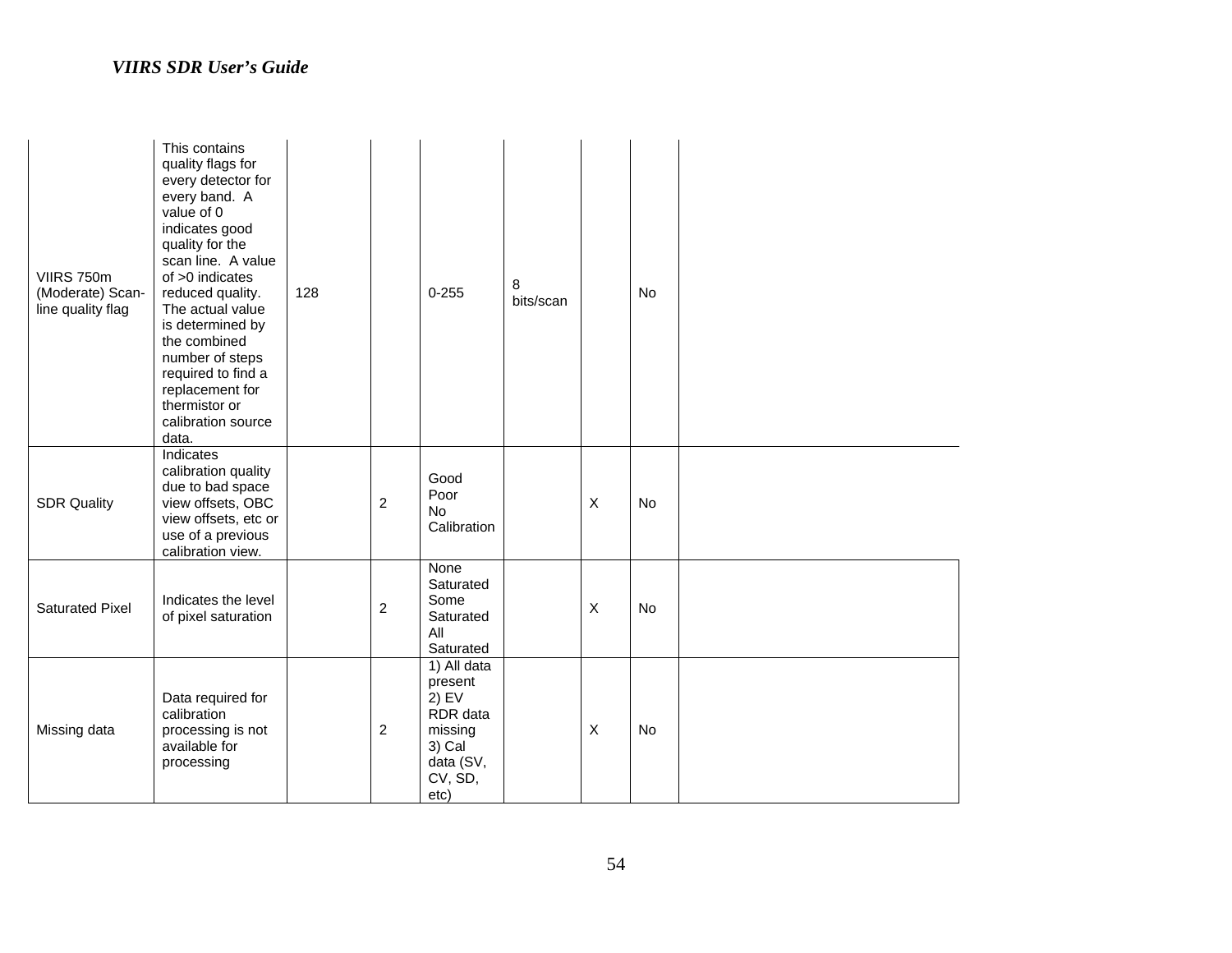|                              |                                                                 |                | missing or<br>bad<br>4)<br>Thermistor<br>data<br>missing or<br>bad                                                                                                                                  |              |    |                                                                     |
|------------------------------|-----------------------------------------------------------------|----------------|-----------------------------------------------------------------------------------------------------------------------------------------------------------------------------------------------------|--------------|----|---------------------------------------------------------------------|
| Out of Range                 | Calibrated pixel<br>value outside of<br>LUT threshold<br>limits | $\overline{2}$ | 1) All data<br>within<br>range<br>2)<br>Radiance<br>out of<br>range<br>3)<br>Reflectanc<br>e or EBBT<br>out of<br>range<br>4) Both<br>Radiance<br>and<br>Reflectanc<br>e or EBBT<br>out of<br>range | $\mathsf{X}$ | No |                                                                     |
| Out of Range -<br><b>DNB</b> | Calibrated pixel<br>value outside of<br>LUT threshold<br>limits | 1              | 1) All data<br>within<br>range<br>2)<br>Radiance<br>out of<br>range                                                                                                                                 | $\mathsf{X}$ | No | Updated DNB out-of-range flag.<br>Matches DFCB - D34862-03<br>Rev B |

| Verified RDR Flags (passed through to all SDRs) |                     |    |  |  |          |  |           |  |  |  |
|-------------------------------------------------|---------------------|----|--|--|----------|--|-----------|--|--|--|
|                                                 | Indication that the |    |  |  | Number   |  |           |  |  |  |
| <b>RDR</b>                                      | checksums that      |    |  |  | of zones |  |           |  |  |  |
| Pixel/Sample                                    | are imbedded in     | 96 |  |  | per      |  | <b>No</b> |  |  |  |
| <b>Quality Exclusion</b>                        | the instrument's    |    |  |  | scan*nu  |  |           |  |  |  |
|                                                 | science data did    |    |  |  | mber of  |  |           |  |  |  |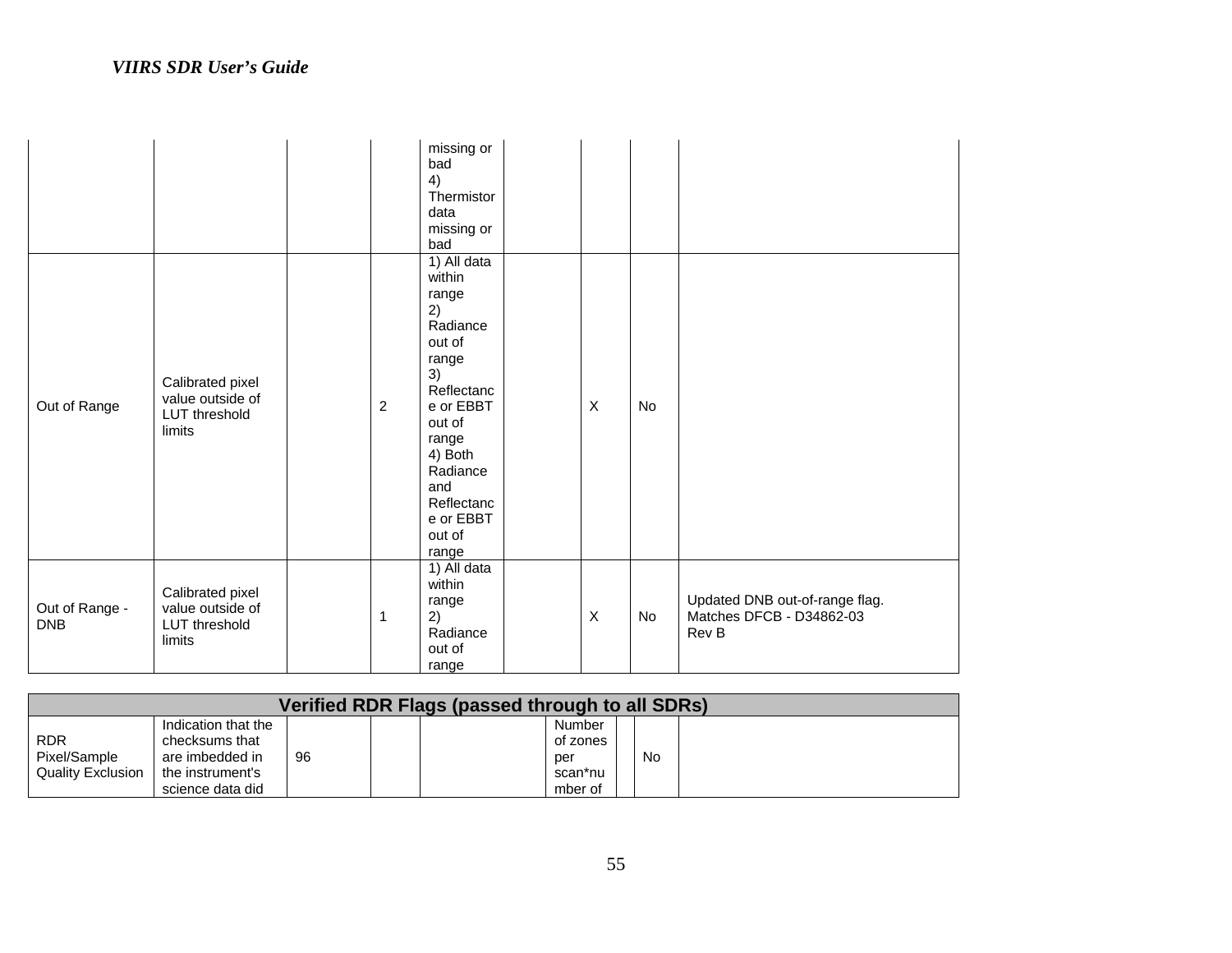|                                          | not verify during<br>ground processing                                                                                                                                       |      |  |                                                                                                                                                                                                                 | scans                     |  |           |                                                                                                                                                                                                                                                                                                                   |  |
|------------------------------------------|------------------------------------------------------------------------------------------------------------------------------------------------------------------------------|------|--|-----------------------------------------------------------------------------------------------------------------------------------------------------------------------------------------------------------------|---------------------------|--|-----------|-------------------------------------------------------------------------------------------------------------------------------------------------------------------------------------------------------------------------------------------------------------------------------------------------------------------|--|
| <b>VIIRS RDR Scan</b><br>Quality         | 1) Scan Data<br>Presence<br>2) Missing packets<br>in Scan<br>3) Packets with<br>bad Checksum in<br>Scan<br>4) Discarded<br>packets in Scan                                   | 1552 |  | 1) Some Valid<br>Data/No valid<br>Data<br>2) Number is<br>missing packets<br>$(32 \text{ bits})$<br>3) Number of<br>packets with bad<br>Checksum (32<br>bits)<br>4) Number of<br>discarded<br>packets (32 bits) | int32/[ns<br>cans x<br>4] |  | No        | Scan Data Quality                                                                                                                                                                                                                                                                                                 |  |
| <b>Geolocation</b>                       |                                                                                                                                                                              |      |  |                                                                                                                                                                                                                 |                           |  |           |                                                                                                                                                                                                                                                                                                                   |  |
| Automatic<br><b>Quality Flag</b>         | Granule level<br>quality flag<br>indicating whether<br>or not the retrieval<br>successful or not                                                                             | 1    |  | Retrieval<br>sucessful<br>Retrieval not<br>sucessful                                                                                                                                                            | X                         |  | No        | Set to 0 if granule level quality<br>assurance metadata retrieval<br>successful otherwise set to 1                                                                                                                                                                                                                |  |
| <b>QA Percent</b><br><b>Missing Data</b> | 8 bit scaled<br>integer containing<br>the percentage of<br>missing data.<br>Internally, code<br>keeps # of pixels<br>in granule and<br>number of pixels<br>with missing data | 8    |  | 0-100%                                                                                                                                                                                                          | $\sf X$                   |  | <b>No</b> | 8 bit scaled integer containing the<br>percentage of missing data.<br>Internally, code keeps # of pixels in<br>granule and number of pixels<br>with missing data (I.e., insufficient<br>data for geolocation), both as<br>integers. The quotient is<br>computed in one of the write<br>routines and output to the |  |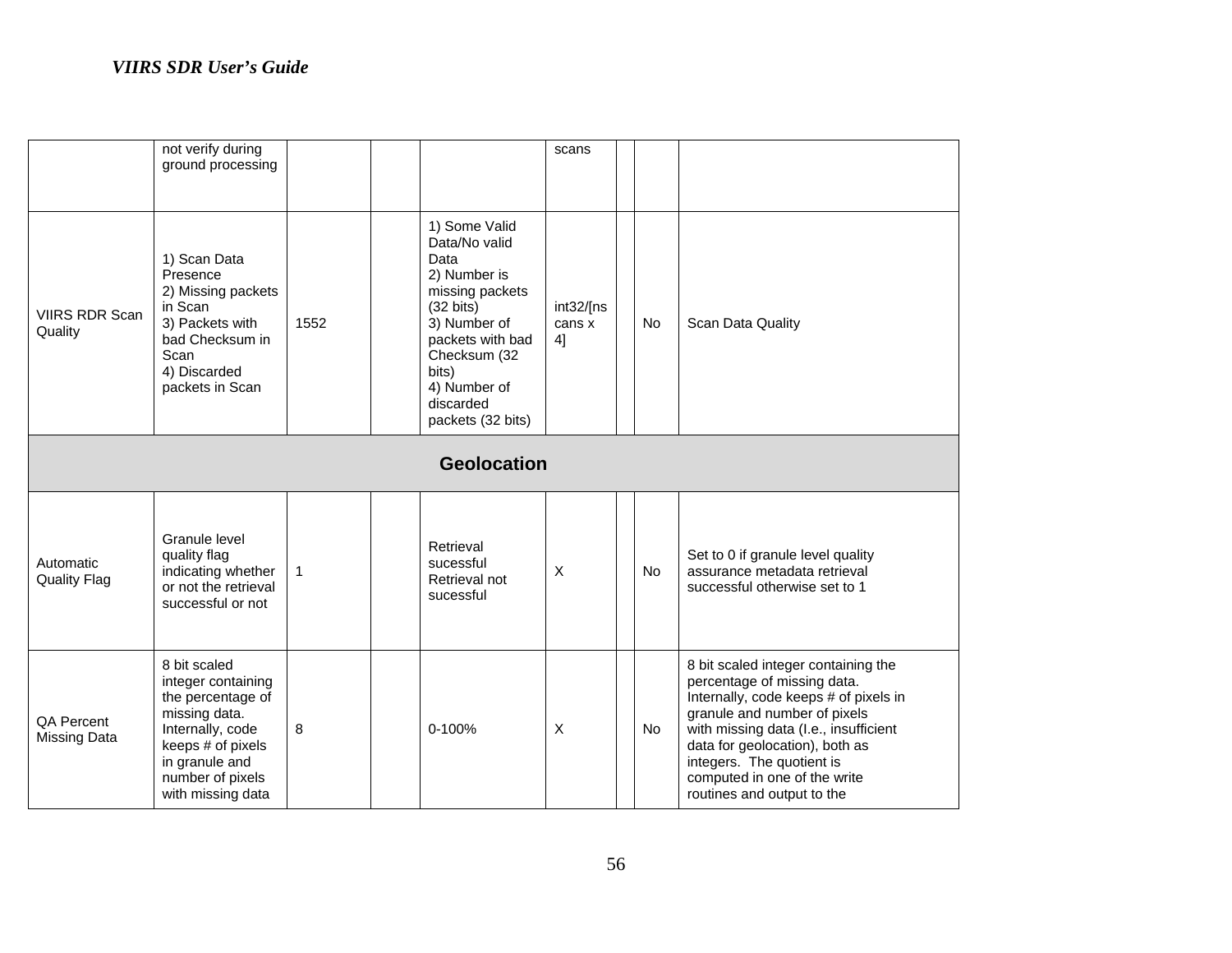|                                  | (I.e., insufficient<br>data for<br>geolocation), both<br>as integers. The<br>quotient is<br>computed in one<br>of the write<br>routines and<br>output to the<br>metadata.                                                                                                                                                                                   |    |                                                                                                                                                                                                            |   |           | metadata.                                                                                                                                                                                                                                                                                                                        |
|----------------------------------|-------------------------------------------------------------------------------------------------------------------------------------------------------------------------------------------------------------------------------------------------------------------------------------------------------------------------------------------------------------|----|------------------------------------------------------------------------------------------------------------------------------------------------------------------------------------------------------------|---|-----------|----------------------------------------------------------------------------------------------------------------------------------------------------------------------------------------------------------------------------------------------------------------------------------------------------------------------------------|
| QA Percent Out<br>Of Bounds Data | 8 bit scaled<br>integer containing<br>the percentage of<br>out of bounds<br>data. Internally,<br>code keeps # of<br>pixels in granule<br>and number of out<br>of bounds pixels<br>(I.e., pixels than<br>can not be<br>geolocated), both<br>as integers. The<br>quotient is<br>computed in one<br>of the write<br>routines and<br>output to the<br>metadata. | 8  | $0 - 100%$                                                                                                                                                                                                 | X | No        | 8 bit scaled integer containing the<br>percentage of out of bounds data.<br>Internally, code keeps # of pixels<br>in granule and number of out of<br>bounds pixels (I.e., pixels than<br>can not be geolocated), both as<br>integers. The quotient is<br>computed in one of the write<br>routines and output to the<br>metadata. |
| <b>HAM/RTA</b><br>Encoder        | Indicates the<br>quality of the HAM<br>and RTA encoder<br>timestamps                                                                                                                                                                                                                                                                                        | 32 | • Nominal - All<br>encoder data<br>valid<br>$\bullet$ Bad - All<br>encoder data is<br>bad for entire<br>scan for HAM,<br>RTA or both<br>$\bullet$ Degraded $-$<br>Some<br>timestamps are<br>invalid within | X | <b>No</b> | HAM_impulse_flag, SCI_<br>ABNORM, & SCI_STATE: Note:<br>SCI_ABNORM, & SCI_STATE<br>removed for version 2.0                                                                                                                                                                                                                       |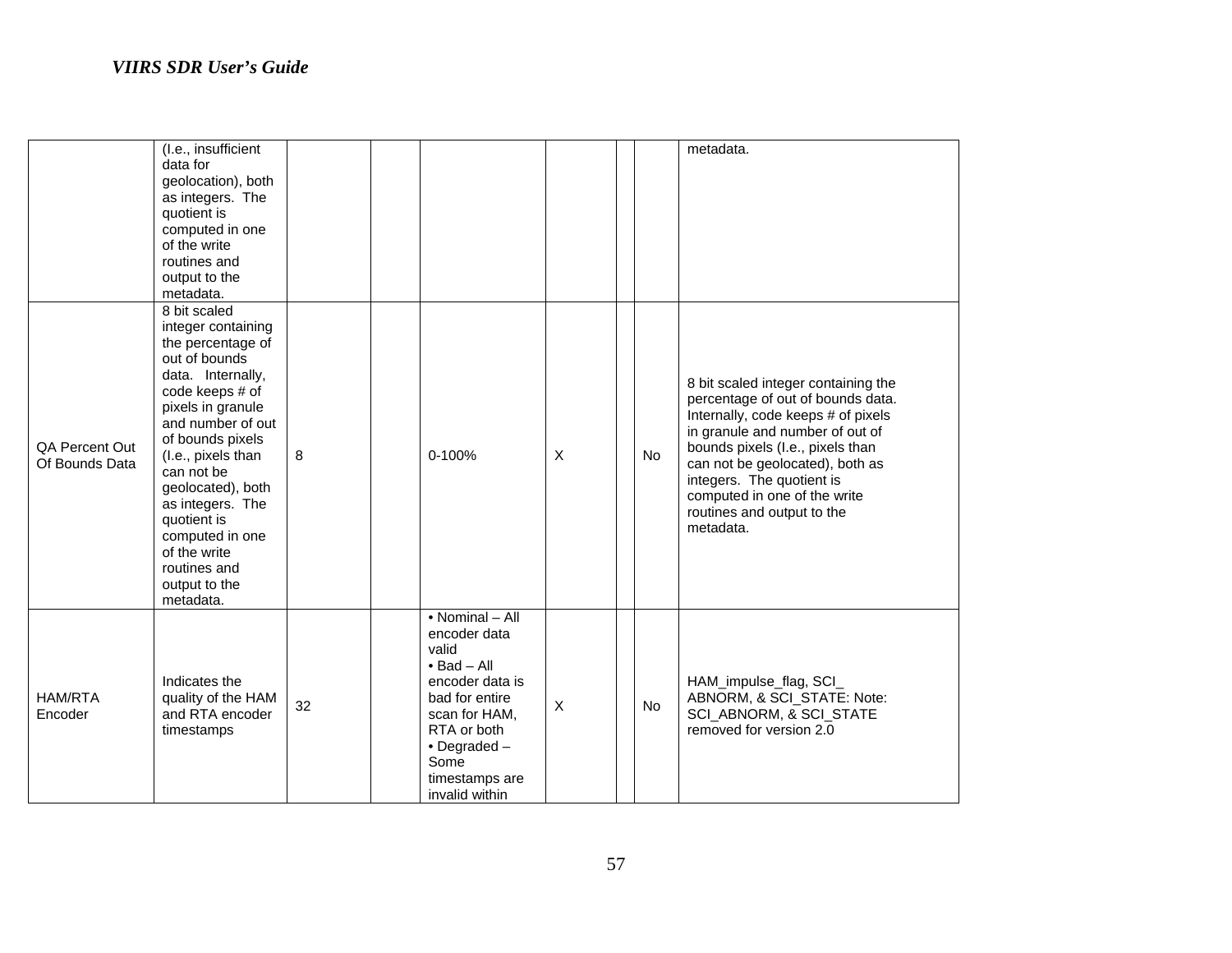|                                          |                                                                                                                    |    | scan for either<br>HAM, RTA or<br>both<br>• Missing<br>encoder data for<br>scan                                                                                           |                                 |           |                                                                            |
|------------------------------------------|--------------------------------------------------------------------------------------------------------------------|----|---------------------------------------------------------------------------------------------------------------------------------------------------------------------------|---------------------------------|-----------|----------------------------------------------------------------------------|
| Missing<br>Ephemeris or<br>Attitude Data | 2 bit flag indicating<br>the Ephemeris<br>and Attitude<br>Interpolation<br>Scheme used<br>when data is<br>missing. | 32 | • Nominal - E&A<br>data available<br>• Missing Data<br><= Small Gap<br>• Small Gap <<br>Missing Data <=<br>Granule<br>Boundary<br>• Missing Data ><br>Granule<br>Boundary | $\overline{2}$<br>bits/sca<br>n | <b>No</b> |                                                                            |
| South Atlantic<br>Anomaly                | Instrument over<br>SAA.                                                                                            | 16 | Not above SAA<br>Above SAA                                                                                                                                                | $\mathsf X$                     | No        | SI to check if in metadata already<br>- same flag moved from SDR<br>to geo |
| Solar Eclipse                            | Solar eclipse<br>(umbra or<br>penumbra)<br>affected scan<br>during Earth view                                      | 16 | No Solar Eclipse<br>Solar Eclipse                                                                                                                                         | $\mathsf{X}$                    | No        | 1 bit/per scan - same flag<br>moved from SDR to geo                        |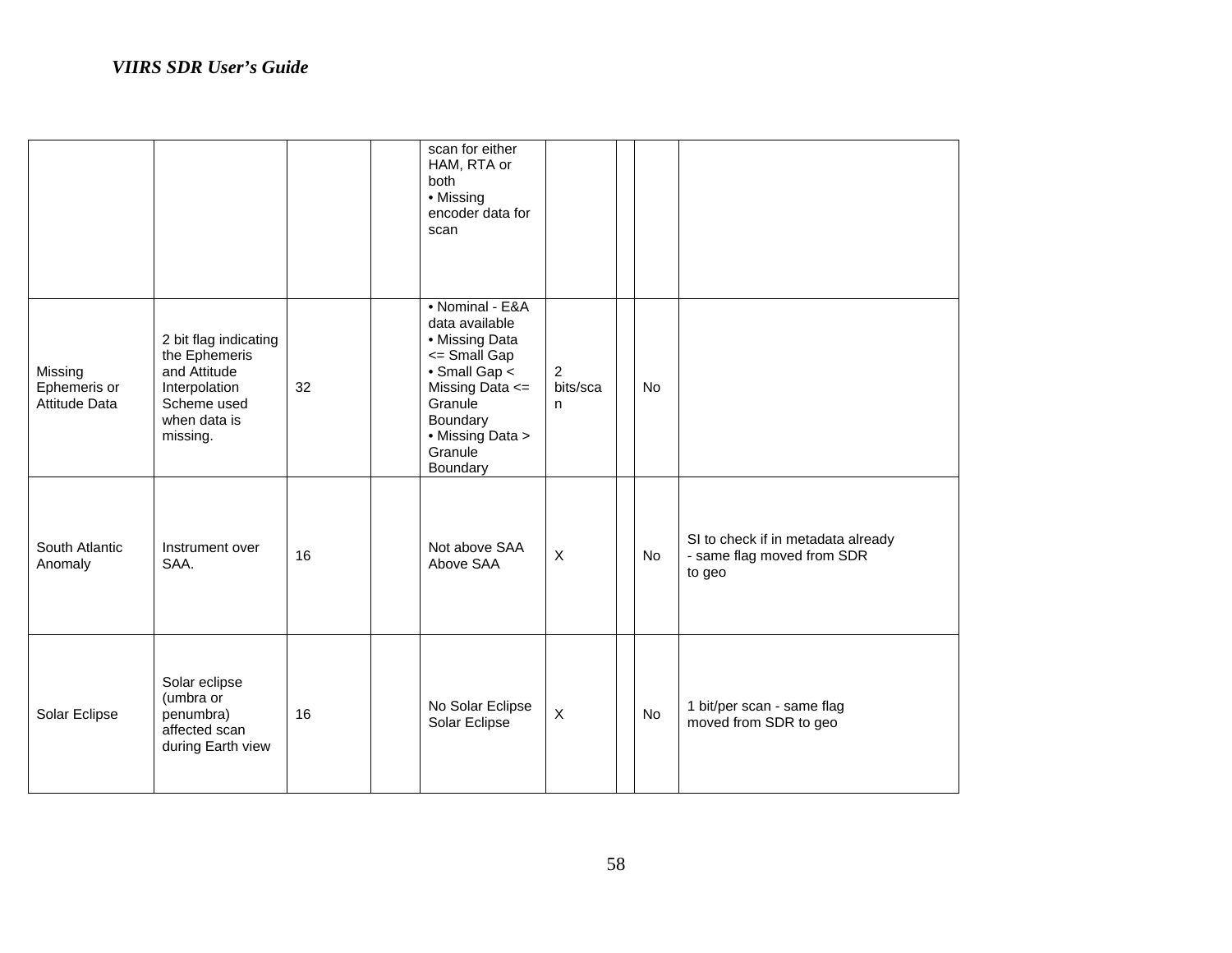| Lunar Eclipse       | Lunar eclipse<br>during Earth view<br>scan                                                                               | 16 |              | No Lunar Eclipse<br>Lunar Eclipse    | $\mathsf X$ |          | No | 1 bit/per scan - same flag moved<br>from SDR to geo - DNB only |
|---------------------|--------------------------------------------------------------------------------------------------------------------------|----|--------------|--------------------------------------|-------------|----------|----|----------------------------------------------------------------|
| Invalid Input Data  | Indicates that any<br>of the SC<br>ephemeris or<br>attitude data is<br>invalid or the<br>encoder data is<br>invalid      |    | 1            | Valid<br>Invalid                     |             | X        | No |                                                                |
| <b>Bad Pointing</b> | Indicates that the<br>sensor LOS does<br>not intersect the<br>geoid, is near the<br>limb or has invalid<br>sensor angles |    | $\mathbf{1}$ | Good Pointing<br><b>Bad Pointing</b> |             | X        | No |                                                                |
| <b>Bad Terrain</b>  | Indicates that the<br>algorithm could<br>not obtain a valid<br>terrain value                                             |    | 1            | Good Terrain<br><b>Bad Terrain</b>   |             | $\times$ | No |                                                                |